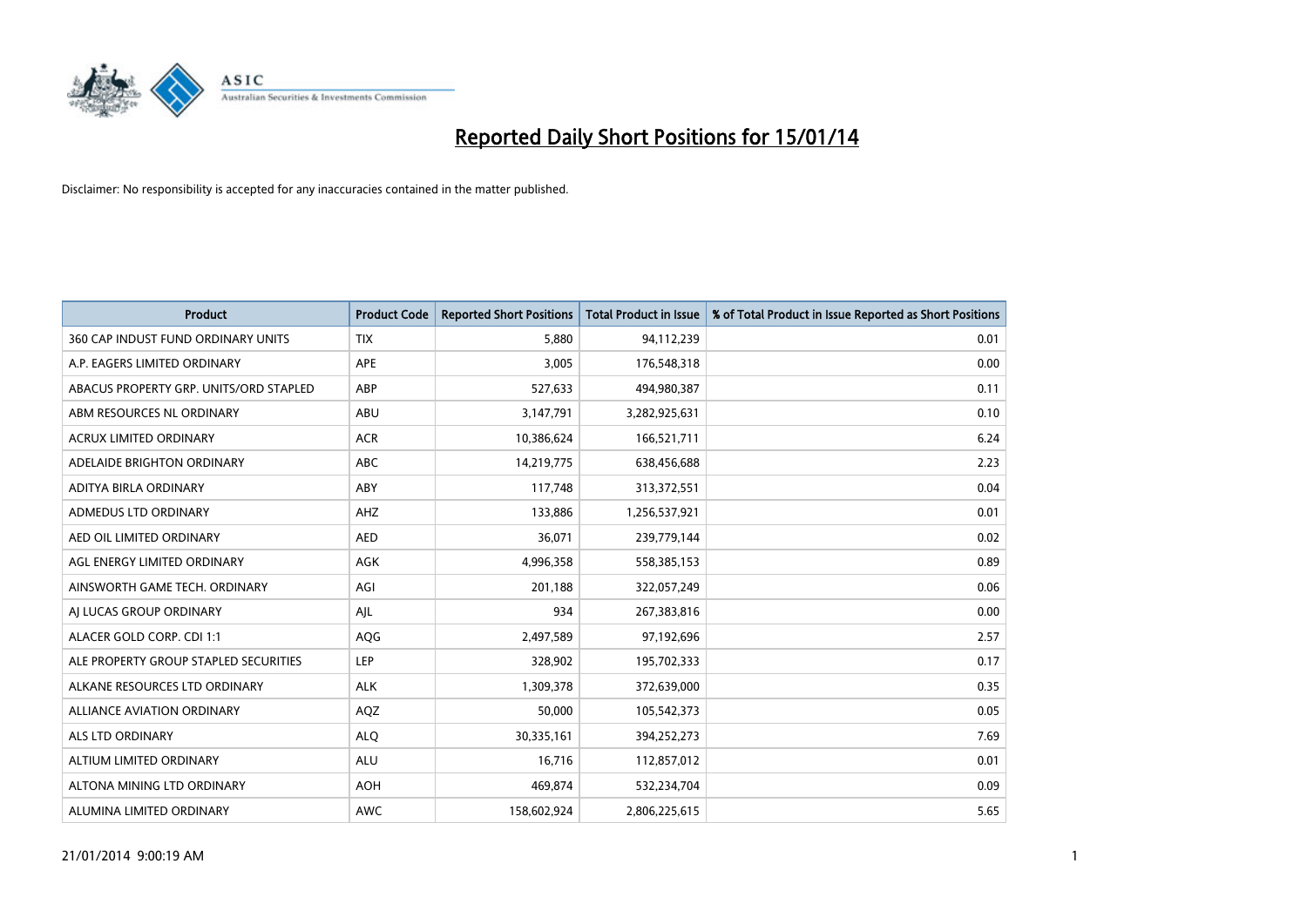

| <b>Product</b>                          | <b>Product Code</b> | <b>Reported Short Positions</b> | <b>Total Product in Issue</b> | % of Total Product in Issue Reported as Short Positions |
|-----------------------------------------|---------------------|---------------------------------|-------------------------------|---------------------------------------------------------|
| AMALGAMATED HOLDINGS ORDINARY           | AHD                 | 34,897                          | 157,821,632                   | 0.02                                                    |
| AMCOM TELECOMM. ORDINARY                | AMM                 | 1,031,842                       | 244,557,101                   | 0.42                                                    |
| AMCOR LIMITED ORDINARY                  | AMC                 | 2,027,007                       | 1,206,684,923                 | 0.17                                                    |
| AMP LIMITED ORDINARY                    | AMP                 | 30,407,740                      | 2,957,737,964                 | 1.03                                                    |
| AMPELLA MINING ORDINARY                 | <b>AMX</b>          | 2,519                           | 248,000,493                   | 0.00                                                    |
| ANSELL LIMITED ORDINARY                 | <b>ANN</b>          | 4,002,268                       | 152,762,142                   | 2.62                                                    |
| ANTARES ENERGY LTD ORDINARY             | AZZ                 | 184,205                         | 255,000,000                   | 0.07                                                    |
| ANZ BANKING GRP LTD ORDINARY            | ANZ                 | 5,232,385                       | 2,744,074,473                 | 0.19                                                    |
| APA GROUP STAPLED SECURITIES            | <b>APA</b>          | 14,996,769                      | 835,750,807                   | 1.79                                                    |
| APN NEWS & MEDIA ORDINARY               | <b>APN</b>          | 16,554,361                      | 661,526,586                   | 2.50                                                    |
| AQUARIUS PLATINUM. ORDINARY             | <b>AOP</b>          | 6,545,748                       | 487,605,536                   | 1.34                                                    |
| AQUILA RESOURCES ORDINARY               | <b>AQA</b>          | 13,759,221                      | 411,804,442                   | 3.34                                                    |
| ARAFURA RESOURCE LTD ORDINARY           | ARU                 | 46,367                          | 441,270,644                   | 0.01                                                    |
| ARB CORPORATION ORDINARY                | ARP                 | 1,713,171                       | 72,481,302                    | 2.36                                                    |
| ARDENT LEISURE GROUP STAPLED SECURITIES | AAD                 | 1,955,464                       | 405,055,708                   | 0.48                                                    |
| ARENA REIT. ORDINARY UNITS              | <b>ARF</b>          | 11,915                          | 211,495,653                   | 0.01                                                    |
| ARISTOCRAT LEISURE ORDINARY             | ALL                 | 7,950,100                       | 551,418,047                   | 1.44                                                    |
| ARRIUM LTD ORDINARY                     | ARI                 | 21,836,733                      | 1,361,469,008                 | 1.60                                                    |
| ASCIANO LIMITED ORDINARY                | <b>AIO</b>          | 6,523,486                       | 975,385,664                   | 0.67                                                    |
| ASG GROUP LIMITED ORDINARY              | ASZ                 | 871,789                         | 206,720,839                   | 0.42                                                    |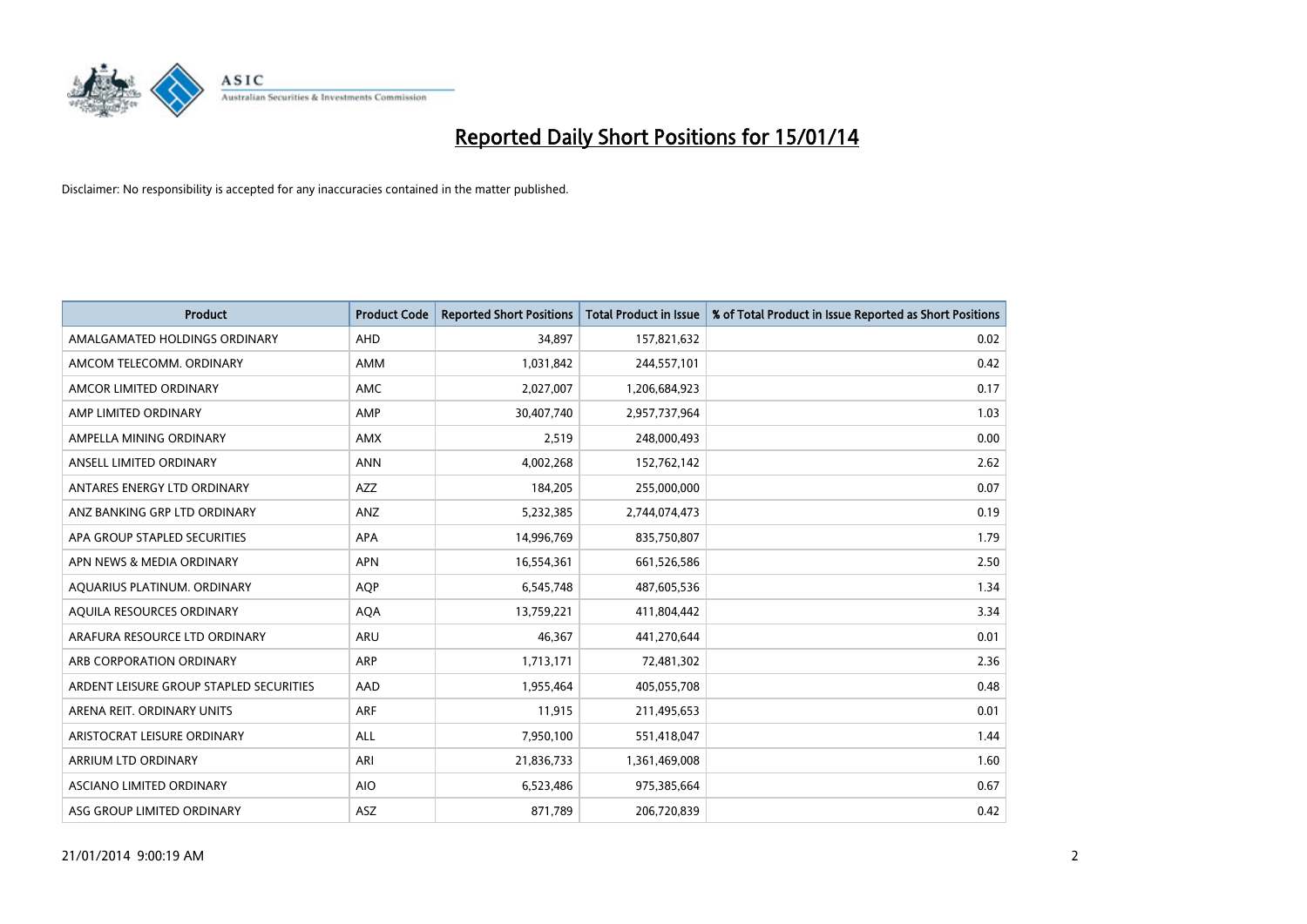

| <b>Product</b>                            | <b>Product Code</b> | <b>Reported Short Positions</b> | <b>Total Product in Issue</b> | % of Total Product in Issue Reported as Short Positions |
|-------------------------------------------|---------------------|---------------------------------|-------------------------------|---------------------------------------------------------|
| ASPEN GROUP ORD/UNITS STAPLED             | APZ                 | 56,396                          | 119,946,366                   | 0.05                                                    |
| ASTRO JAP PROP GROUP STAPLED US PROHIBIT. | AJA                 | 1,132                           | 67,211,752                    | 0.00                                                    |
| ASX LIMITED ORDINARY                      | ASX                 | 3,297,456                       | 193,595,162                   | 1.70                                                    |
| ATLAS IRON LIMITED ORDINARY               | <b>AGO</b>          | 77,096,628                      | 915,496,158                   | 8.42                                                    |
| AUCKLAND INTERNATION ORDINARY             | AIA                 | 747                             | 1,322,564,489                 | 0.00                                                    |
| AURIZON HOLDINGS LTD ORDINARY             | AZJ                 | 51,693,103                      | 2,137,284,503                 | 2.42                                                    |
| AURORA OIL & GAS ORDINARY                 | <b>AUT</b>          | 6,093,281                       | 448,785,778                   | 1.36                                                    |
| AUSDRILL LIMITED ORDINARY                 | ASL                 | 24,250,885                      | 312,277,224                   | 7.77                                                    |
| AUSENCO LIMITED ORDINARY                  | AAX                 | 900,913                         | 168,449,799                   | 0.53                                                    |
| <b>AUSTAL LIMITED ORDINARY</b>            | ASB                 | 512,725                         | 346,379,377                   | 0.15                                                    |
| AUSTIN ENGINEERING ORDINARY               | ANG                 | 329,521                         | 82,539,403                    | 0.40                                                    |
| AUSTRALAND PROPERTY STAPLED SECURITY      | <b>ALZ</b>          | 2,368,019                       | 578,324,670                   | 0.41                                                    |
| AUSTRALIAN AGRICULT. ORDINARY             | AAC                 | 4,079,712                       | 532,294,404                   | 0.77                                                    |
| AUSTRALIAN EDUCATION UNITS                | <b>AEU</b>          | 98,315                          | 205,069,661                   | 0.05                                                    |
| AUSTRALIAN FOUNDAT, ORDINARY              | AFI                 | 1,160                           | 1,042,757,713                 | 0.00                                                    |
| AUSTRALIAN INFR LTD ORDINARY              | <b>AIX</b>          | 23,608                          | 620,733,944                   | 0.00                                                    |
| AUSTRALIAN PHARM, ORDINARY                | API                 | 9,845,172                       | 488,115,883                   | 2.02                                                    |
| AUTOMOTIVE HOLDINGS ORDINARY              | AHE                 | 358,920                         | 260,579,682                   | 0.14                                                    |
| AVEO GROUP STAPLED SECURITIES             | AOG                 | 11,804,216                      | 500,111,460                   | 2.36                                                    |
| AVIENNINGS LIMITED ORDINARY               | <b>AVJ</b>          | 69,999                          | 384,423,851                   | 0.02                                                    |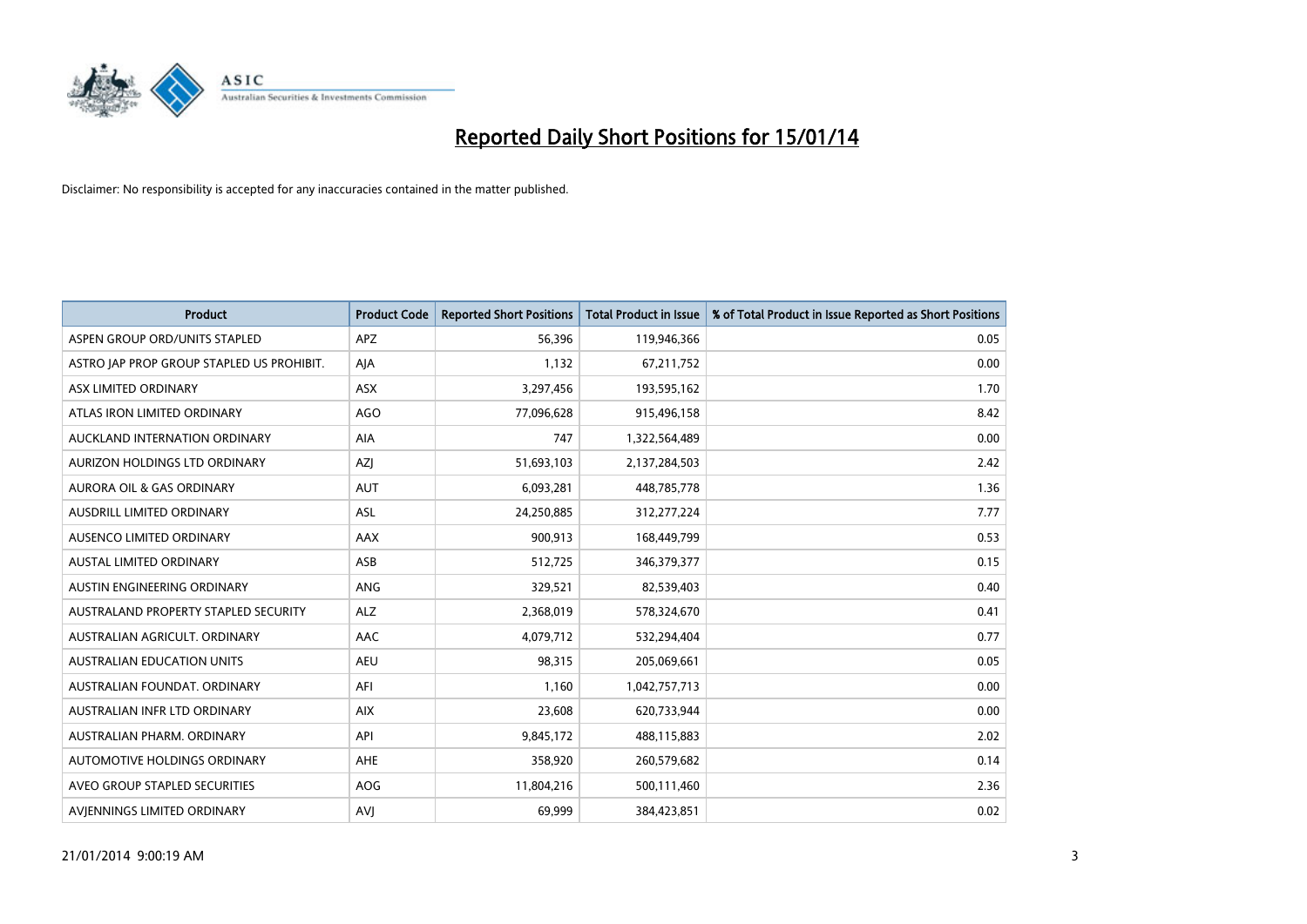

| <b>Product</b>                         | <b>Product Code</b> | <b>Reported Short Positions</b> | <b>Total Product in Issue</b> | % of Total Product in Issue Reported as Short Positions |
|----------------------------------------|---------------------|---------------------------------|-------------------------------|---------------------------------------------------------|
| AWE LIMITED ORDINARY                   | AWE                 | 1,219,024                       | 522,116,985                   | 0.23                                                    |
| AZONTO PET LTD ORDINARY                | APY                 | 41                              | 1,155,765,100                 | 0.00                                                    |
| <b>BANDANNA ENERGY ORDINARY</b>        | <b>BND</b>          | 21,200,104                      | 528,481,199                   | 4.01                                                    |
| BANK OF QUEENSLAND. ORDINARY           | <b>BOQ</b>          | 4,572,324                       | 322,566,581                   | 1.42                                                    |
| <b>BASE RES LIMITED ORDINARY</b>       | <b>BSE</b>          | 6,808,859                       | 561,840,029                   | 1.21                                                    |
| BATHURST RES LTD. ORDINARY             | <b>BRL</b>          | 15,819,024                      | 821,457,725                   | 1.93                                                    |
| <b>BC IRON LIMITED ORDINARY</b>        | <b>BCI</b>          | 646,316                         | 123,928,630                   | 0.52                                                    |
| BEACH ENERGY LIMITED ORDINARY          | <b>BPT</b>          | 18,947,867                      | 1,278,348,742                 | 1.48                                                    |
| BEADELL RESOURCE LTD ORDINARY          | <b>BDR</b>          | 28,697,378                      | 790,727,280                   | 3.63                                                    |
| <b>BEGA CHEESE LTD ORDINARY</b>        | <b>BGA</b>          | 56,612                          | 152,245,802                   | 0.04                                                    |
| BENDIGO AND ADELAIDE ORDINARY          | <b>BEN</b>          | 12,405,638                      | 409,994,759                   | 3.03                                                    |
| BENTHAM IMF LTD ORDINARY               | <b>IMF</b>          | 3,130,931                       | 164,380,143                   | 1.90                                                    |
| BERKELEY RESOURCES ORDINARY            | <b>BKY</b>          | 89,341                          | 180,361,323                   | 0.05                                                    |
| BETASHARES ASX RES ETF UNITS           | <b>ORE</b>          | 809,000                         | 3,020,814                     | 26.78                                                   |
| BETASHARESCASHETF ETF UNITS            | AAA                 | 28,000                          | 5,870,000                     | 0.48                                                    |
| <b>BHP BILLITON LIMITED ORDINARY</b>   | <b>BHP</b>          | 6,836,588                       | 3,211,691,105                 | 0.21                                                    |
| <b>BILLABONG ORDINARY</b>              | <b>BBG</b>          | 12,803,931                      | 478,944,292                   | 2.67                                                    |
| <b>BIONOMICS LIMITED ORDINARY</b>      | <b>BNO</b>          | 197,819                         | 417,111,567                   | 0.05                                                    |
| <b>BLACKMORES LIMITED ORDINARY</b>     | <b>BKL</b>          | 23,079                          | 17,046,024                    | 0.14                                                    |
| BLACKTHORN RESOURCES ORD US PROHIBITED | <b>BTR</b>          | 724,284                         | 164,285,950                   | 0.44                                                    |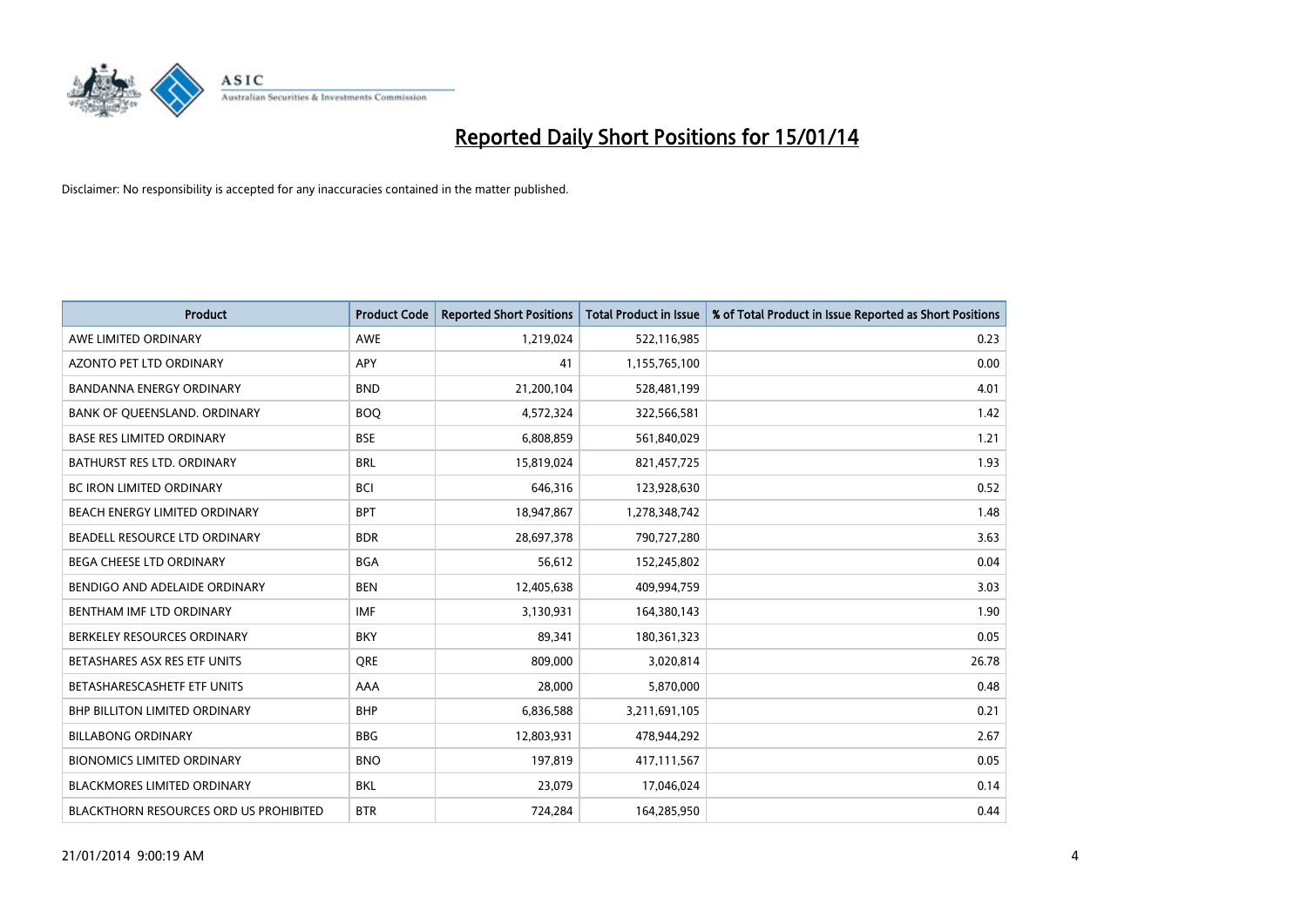

| <b>Product</b>                      | <b>Product Code</b> | <b>Reported Short Positions</b> | <b>Total Product in Issue</b> | % of Total Product in Issue Reported as Short Positions |
|-------------------------------------|---------------------|---------------------------------|-------------------------------|---------------------------------------------------------|
| <b>BLUESCOPE STEEL LTD ORDINARY</b> | <b>BSL</b>          | 5,647,852                       | 558,733,728                   | 1.01                                                    |
| <b>BOART LONGYEAR ORDINARY</b>      | BLY                 | 31,928,458                      | 461, 163, 412                 | 6.92                                                    |
| <b>BOOM LOGISTICS ORDINARY</b>      | <b>BOL</b>          | 249,999                         | 474,868,764                   | 0.05                                                    |
| BORAL LIMITED. ORDINARY             | <b>BLD</b>          | 48,095,246                      | 778,739,826                   | 6.18                                                    |
| <b>BRADKEN LIMITED ORDINARY</b>     | <b>BKN</b>          | 19,298,672                      | 169,240,662                   | 11.40                                                   |
| <b>BRAMBLES LIMITED ORDINARY</b>    | <b>BXB</b>          | 1,897,426                       | 1,561,788,556                 | 0.12                                                    |
| BREVILLE GROUP LTD ORDINARY         | <b>BRG</b>          | 2,975,774                       | 130,095,322                   | 2.29                                                    |
| BRICKWORKS LIMITED ORDINARY         | <b>BKW</b>          | 111,320                         | 148,038,996                   | 0.08                                                    |
| BT INVESTMENT MNGMNT ORDINARY       | <b>BTT</b>          | 104,719                         | 282,727,073                   | 0.04                                                    |
| <b>BURU ENERGY ORDINARY</b>         | <b>BRU</b>          | 14,892,689                      | 298,505,530                   | 4.99                                                    |
| <b>BWP TRUST ORDINARY UNITS</b>     | <b>BWP</b>          | 2,853,219                       | 627,165,919                   | 0.45                                                    |
| CABCHARGE AUSTRALIA ORDINARY        | CAB                 | 15,664,149                      | 120,430,683                   | 13.01                                                   |
| CALTEX AUSTRALIA ORDINARY           | <b>CTX</b>          | 1,803,808                       | 270,000,000                   | 0.67                                                    |
| CAPE LAMBERT RES LTD ORDINARY       | <b>CFE</b>          | 19,764                          | 667,938,887                   | 0.00                                                    |
| <b>CARDNO LIMITED ORDINARY</b>      | CDD                 | 8,154,319                       | 146,134,957                   | 5.58                                                    |
| CARINDALE PROPERTY UNIT             | <b>CDP</b>          | 17                              | 70,000,000                    | 0.00                                                    |
| CARNARVON PETROLEUM ORDINARY        | <b>CVN</b>          | 12,220                          | 986,565,952                   | 0.00                                                    |
| CARSALES.COM LTD ORDINARY           | <b>CRZ</b>          | 5,709,640                       | 237,773,965                   | 2.40                                                    |
| <b>CASH CONVERTERS ORDINARY</b>     | CCV                 | 7,969,299                       | 426,302,767                   | 1.87                                                    |
| CEDAR WOODS PROP. ORDINARY          | <b>CWP</b>          | 3,357                           | 73,732,683                    | 0.00                                                    |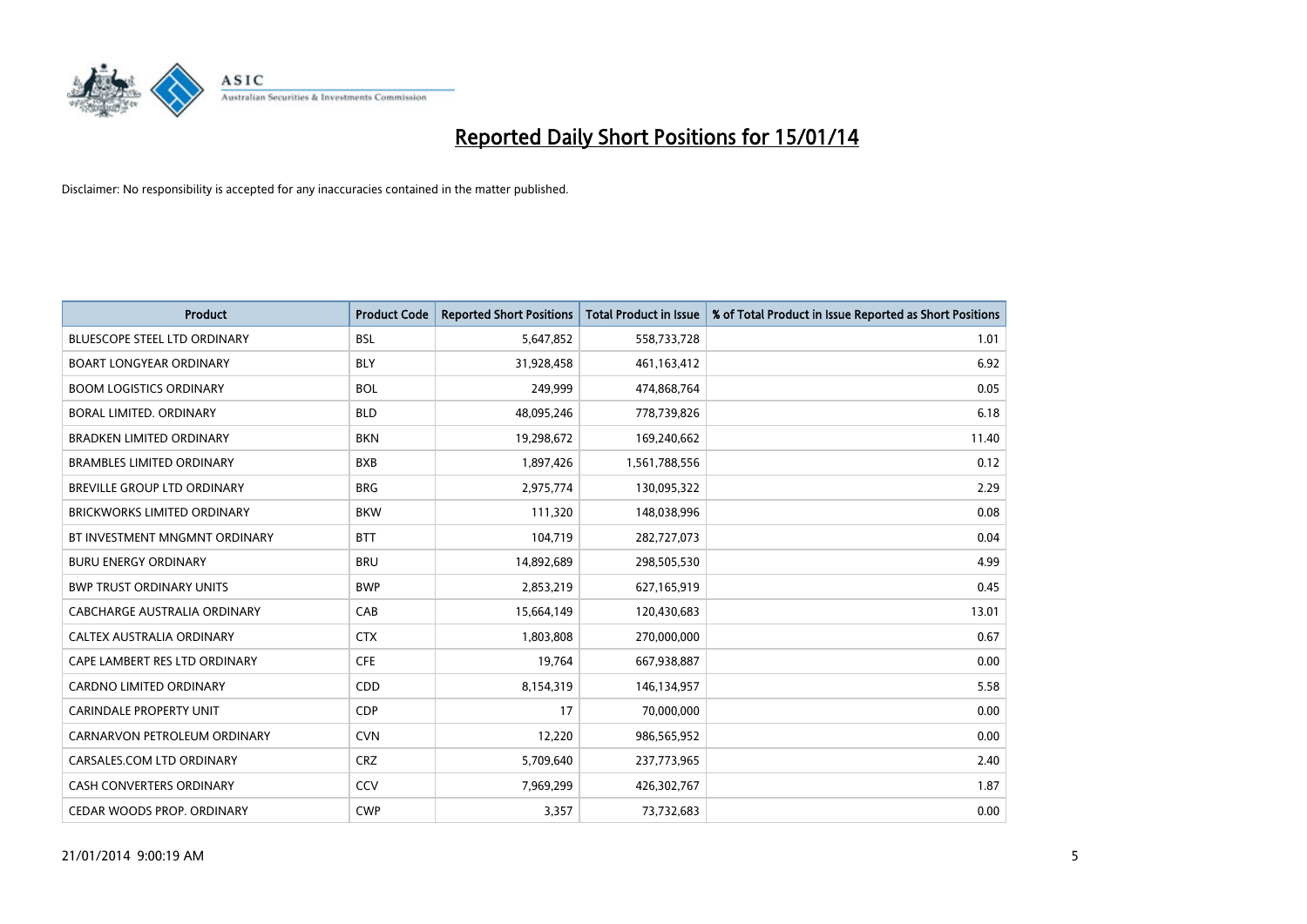

| <b>Product</b>                          | <b>Product Code</b> | <b>Reported Short Positions</b> | <b>Total Product in Issue</b> | % of Total Product in Issue Reported as Short Positions |
|-----------------------------------------|---------------------|---------------------------------|-------------------------------|---------------------------------------------------------|
| CENTRAL PETROLEUM ORDINARY              | <b>CTP</b>          | 363,954                         | 309,219,473                   | 0.12                                                    |
| CERAMIC FUEL CELLS ORDINARY             | <b>CFU</b>          | 390                             | 1,751,724,324                 | 0.00                                                    |
| CFS RETAIL TRUST GRP STAPLED SECURITIES | <b>CFX</b>          | 71,441,259                      | 3,009,638,042                 | 2.37                                                    |
| CHALLENGER DIV.PRO. STAPLED UNITS       | <b>CDI</b>          | 118,370                         | 214,101,013                   | 0.06                                                    |
| <b>CHALLENGER LIMITED ORDINARY</b>      | <b>CGF</b>          | 708,941                         | 530,862,585                   | 0.13                                                    |
| CHARTER HALL GROUP STAPLED US PROHIBIT. | <b>CHC</b>          | 237,216                         | 309,358,198                   | 0.08                                                    |
| <b>CHARTER HALL RETAIL UNITS</b>        | <b>COR</b>          | 9,238,746                       | 362,896,512                   | 2.55                                                    |
| <b>CHORUS LIMITED ORDINARY</b>          | <b>CNU</b>          | 52,999                          | 396,369,767                   | 0.01                                                    |
| CITIGOLD CORP LTD ORDINARY              | <b>CTO</b>          | 153,427                         | 1,495,764,906                 | 0.01                                                    |
| COAL OF AFRICA LTD ORDINARY             | <b>CZA</b>          | 426                             | 1,048,368,613                 | 0.00                                                    |
| COALSPUR MINES LTD ORDINARY             | <b>CPL</b>          | 7,142,754                       | 641,394,435                   | 1.11                                                    |
| <b>COBAR CONSOLIDATED ORDINARY</b>      | CCU                 | 100,000                         | 329,646,728                   | 0.03                                                    |
| COCA-COLA AMATIL ORDINARY               | <b>CCL</b>          | 17,465,299                      | 763,590,249                   | 2.29                                                    |
| COCHLEAR LIMITED ORDINARY               | <b>COH</b>          | 8,511,904                       | 57,062,020                    | 14.92                                                   |
| <b>COCKATOO COAL ORDINARY</b>           | <b>COK</b>          | 167,987                         | 4,166,128,800                 | 0.00                                                    |
| CODAN LIMITED ORDINARY                  | <b>CDA</b>          | 568,546                         | 176,969,924                   | 0.32                                                    |
| COFFEY INTERNATIONAL ORDINARY           | <b>COF</b>          | 18,921                          | 255,833,165                   | 0.01                                                    |
| <b>COKAL LTD ORDINARY</b>               | <b>CKA</b>          | 13,650                          | 471,103,926                   | 0.00                                                    |
| <b>COLLECTION HOUSE ORDINARY</b>        | <b>CLH</b>          | 1,459,256                       | 128,969,148                   | 1.13                                                    |
| COMMONWEALTH BANK, ORDINARY             | <b>CBA</b>          | 7,286,881                       | 1,611,928,836                 | 0.45                                                    |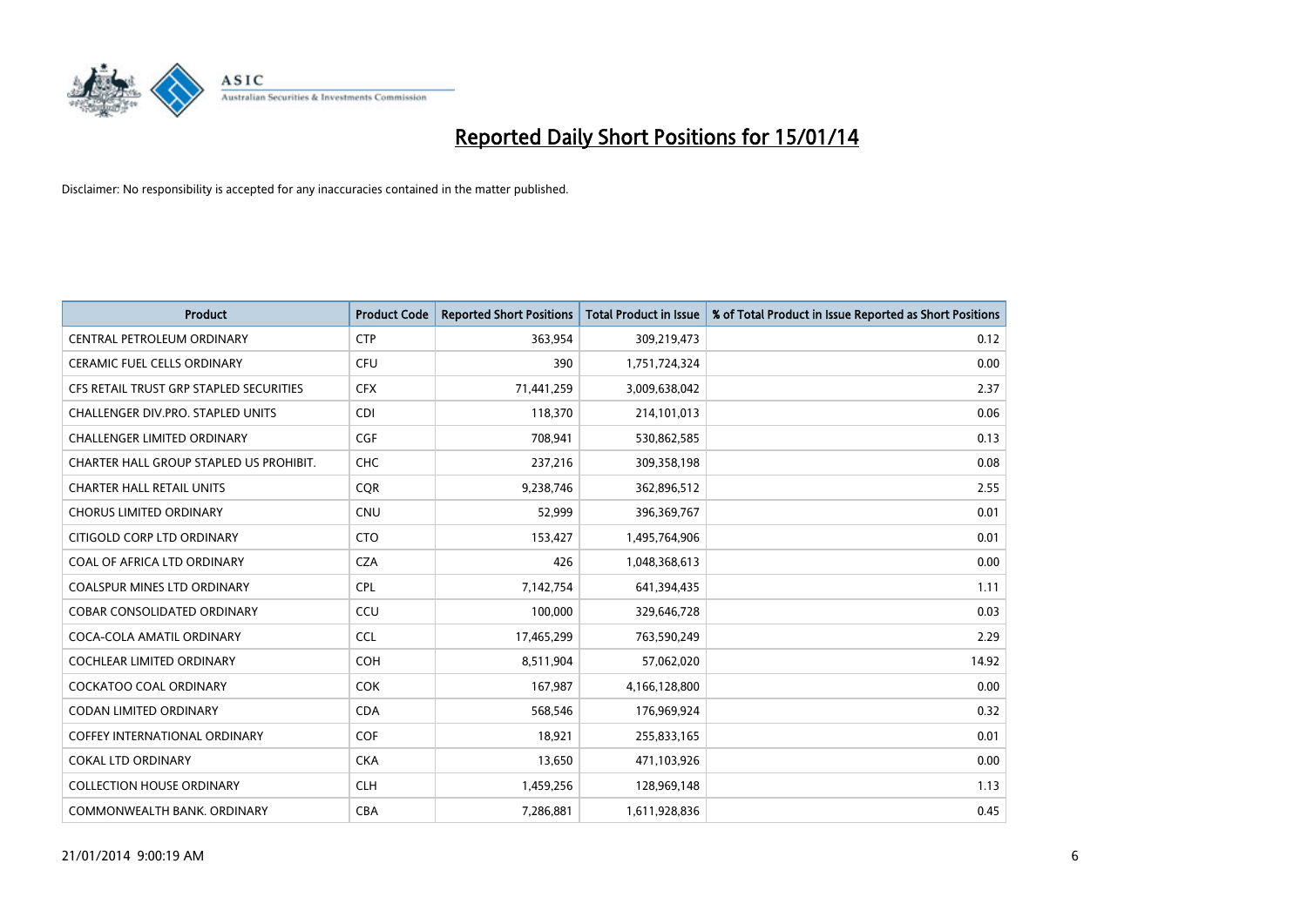

| <b>Product</b>                          | <b>Product Code</b> | <b>Reported Short Positions</b> | <b>Total Product in Issue</b> | % of Total Product in Issue Reported as Short Positions |
|-----------------------------------------|---------------------|---------------------------------|-------------------------------|---------------------------------------------------------|
| <b>COMMONWEALTH PROP ORDINARY UNITS</b> | <b>CPA</b>          | 19,742,247                      | 2,347,003,413                 | 0.84                                                    |
| <b>COMPASS RESOURCES ORDINARY</b>       | <b>CMR</b>          | 7,472                           | 1,403,744,100                 | 0.00                                                    |
| COMPUTERSHARE LTD ORDINARY              | <b>CPU</b>          | 11,254,010                      | 556,203,079                   | 2.02                                                    |
| <b>COOPER ENERGY LTD ORDINARY</b>       | <b>COE</b>          | 150,192                         | 329,235,509                   | 0.05                                                    |
| CORP TRAVEL LIMITED ORDINARY            | <b>CTD</b>          | 281,099                         | 78,246,245                    | 0.36                                                    |
| <b>COVER-MORE GRP LTD ORDINARY</b>      | <b>CVO</b>          | 89,532                          | 317,750,000                   | 0.03                                                    |
| <b>CREDIT CORP GROUP ORDINARY</b>       | <b>CCP</b>          | 27,864                          | 46,131,882                    | 0.06                                                    |
| <b>CROMWELL PROP STAPLED SECURITIES</b> | <b>CMW</b>          | 14,295,903                      | 1,721,483,143                 | 0.83                                                    |
| <b>CROWE HORWATH AUS ORDINARY</b>       | <b>CRH</b>          | 770,821                         | 273,005,429                   | 0.28                                                    |
| <b>CROWN RESORTS LTD ORDINARY</b>       | <b>CWN</b>          | 1,509,154                       | 728,394,185                   | 0.21                                                    |
| <b>CSG LIMITED ORDINARY</b>             | CSV                 | 34,453                          | 278,973,075                   | 0.01                                                    |
| <b>CSL LIMITED ORDINARY</b>             | <b>CSL</b>          | 577,028                         | 484,688,043                   | 0.12                                                    |
| <b>CSR LIMITED ORDINARY</b>             | <b>CSR</b>          | 21,460,534                      | 506,000,315                   | 4.24                                                    |
| <b>CUDECO LIMITED ORDINARY</b>          | CDU                 | 7,434,124                       | 234,013,408                   | 3.18                                                    |
| DART ENERGY LTD ORDINARY                | <b>DTE</b>          | 4,907,143                       | 1,108,251,519                 | 0.44                                                    |
| DATA#3 LIMITED ORDINARY                 | DTL                 | 744,772                         | 153,974,950                   | 0.48                                                    |
| DAVID JONES LIMITED ORDINARY            | <b>DJS</b>          | 40,209,741                      | 537,137,845                   | 7.49                                                    |
| DECMIL GROUP LIMITED ORDINARY           | <b>DCG</b>          | 2,975,164                       | 168,657,794                   | 1.76                                                    |
| DEEP YELLOW LIMITED ORDINARY            | <b>DYL</b>          | 10,002                          | 1,612,657,567                 | 0.00                                                    |
| DEVINE LIMITED ORDINARY                 | <b>DVN</b>          | 31,710                          | 158,730,556                   | 0.02                                                    |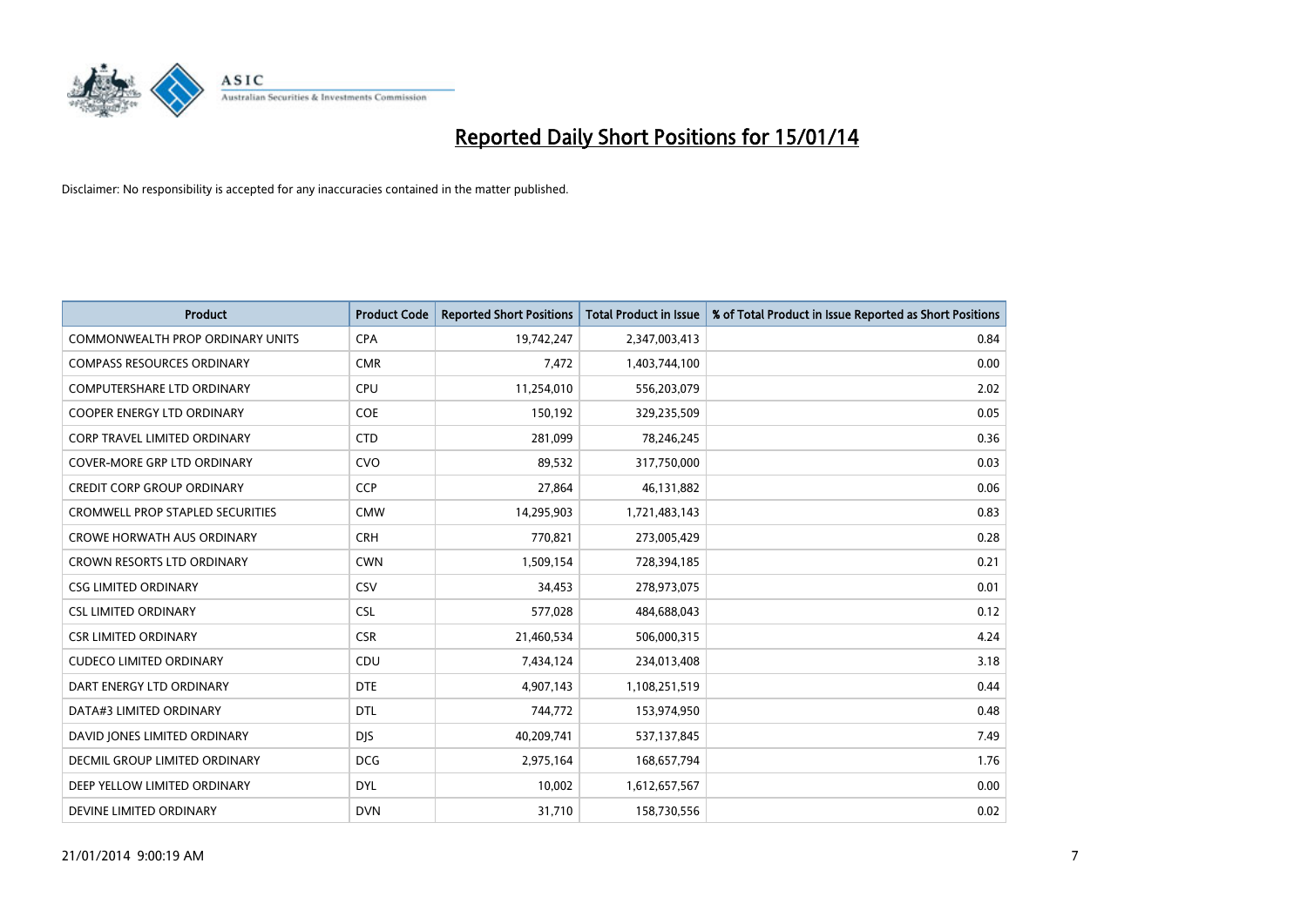

| <b>Product</b>                       | <b>Product Code</b> | <b>Reported Short Positions</b> | <b>Total Product in Issue</b> | % of Total Product in Issue Reported as Short Positions |
|--------------------------------------|---------------------|---------------------------------|-------------------------------|---------------------------------------------------------|
| DEXUS PROPERTY GROUP STAPLED UNITS   | <b>DXS</b>          | 56,679,969                      | 4,628,228,426                 | 1.22                                                    |
| DICK SMITH HLDGS ORDINARY            | <b>DSH</b>          | 5,467,874                       | 236,511,364                   | 2.31                                                    |
| DISCOVERY METALS LTD ORDINARY        | <b>DML</b>          | 4,516,629                       | 560,034,418                   | 0.81                                                    |
| DOMINO PIZZA ENTERPR ORDINARY        | <b>DMP</b>          | 1,567,513                       | 85,915,713                    | 1.82                                                    |
| DONACO INTERNATIONAL ORDINARY        | <b>DNA</b>          | 70,000                          | 401,051,771                   | 0.02                                                    |
| DORAY MINERALS LTD ORDINARY          | <b>DRM</b>          | 19,071                          | 141,891,768                   | 0.01                                                    |
| DOWNER EDI LIMITED ORDINARY          | <b>DOW</b>          | 15,667,744                      | 434,734,970                   | 3.60                                                    |
| DRAGON MINING LTD ORDINARY           | <b>DRA</b>          | 50,000                          | 88,840,613                    | 0.06                                                    |
| DRILLSEARCH ENERGY ORDINARY          | <b>DLS</b>          | 10,876,876                      | 432,465,895                   | 2.52                                                    |
| DUET GROUP STAPLED US PROHIBIT.      | <b>DUE</b>          | 8,104,478                       | 1,237,195,531                 | 0.66                                                    |
| <b>DULUXGROUP LIMITED ORDINARY</b>   | <b>DLX</b>          | 239,880                         | 381,093,950                   | 0.06                                                    |
| <b>DWS LTD ORDINARY</b>              | <b>DWS</b>          | 635,795                         | 132,362,763                   | 0.48                                                    |
| ECHO ENTERTAINMENT ORDINARY          | <b>EGP</b>          | 15,307,870                      | 825,672,730                   | 1.85                                                    |
| <b>ELDERS LIMITED ORDINARY</b>       | <b>ELD</b>          | 19,697,945                      | 455,013,329                   | 4.33                                                    |
| ELEMENTAL MINERALS ORDINARY          | <b>ELM</b>          | 176,299                         | 303,263,391                   | 0.06                                                    |
| <b>EMECO HOLDINGS ORDINARY</b>       | <b>EHL</b>          | 9,230,366                       | 599,675,707                   | 1.54                                                    |
| <b>ENDEAVOUR MIN CORP CDI 1:1</b>    | <b>EVR</b>          | 292,816                         | 82,053,013                    | 0.36                                                    |
| ENERGY RESOURCES ORDINARY 'A'        | <b>ERA</b>          | 11,340,078                      | 517,725,062                   | 2.19                                                    |
| <b>ENERGY WORLD CORPOR, ORDINARY</b> | <b>EWC</b>          | 57,600,169                      | 1,734,166,672                 | 3.32                                                    |
| ENVESTRA LIMITED ORDINARY            | <b>ENV</b>          | 2,295,250                       | 1,796,808,474                 | 0.13                                                    |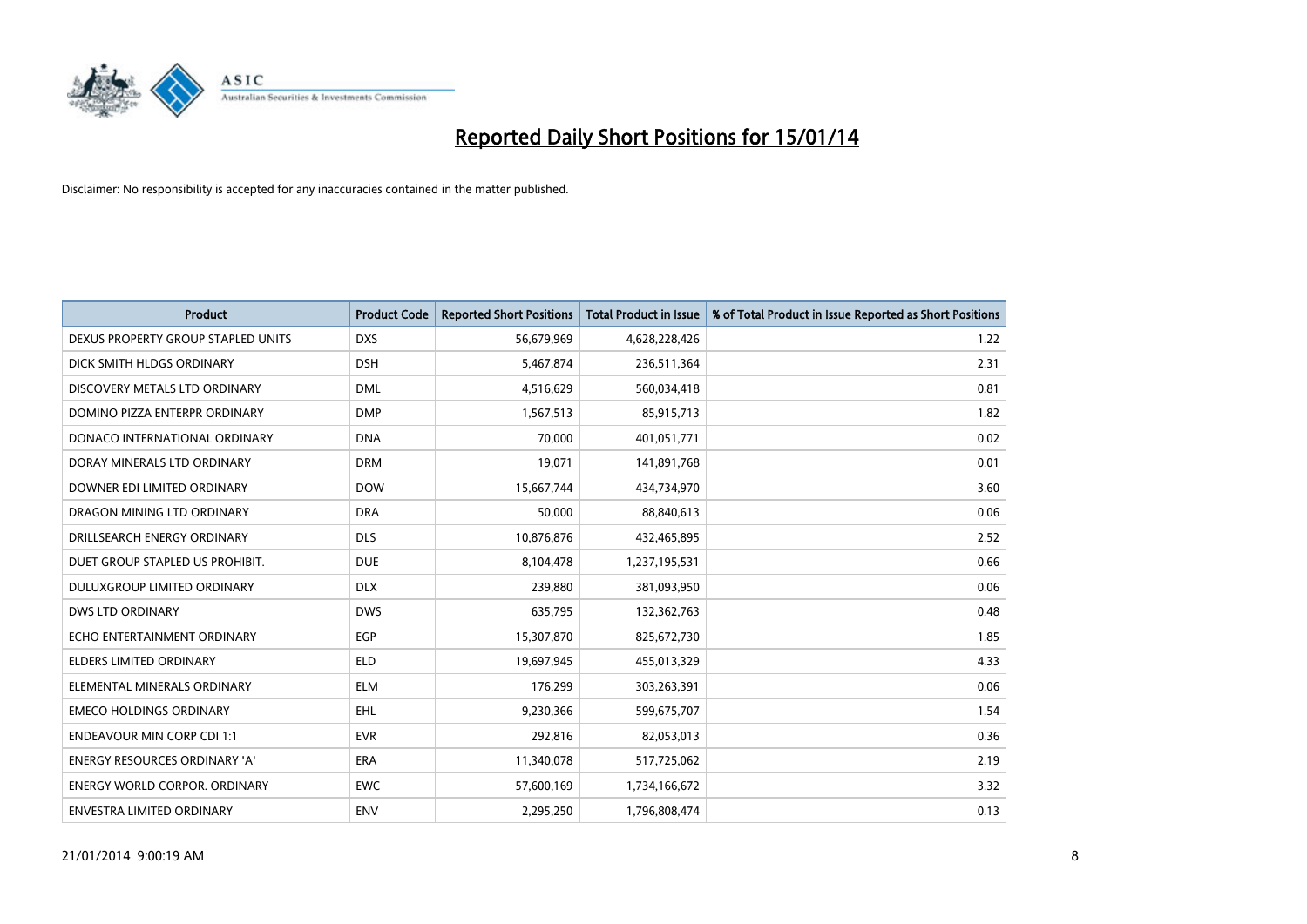

| <b>Product</b>                         | <b>Product Code</b> | <b>Reported Short Positions</b> | <b>Total Product in Issue</b> | % of Total Product in Issue Reported as Short Positions |
|----------------------------------------|---------------------|---------------------------------|-------------------------------|---------------------------------------------------------|
| EQUATORIAL RES LTD ORDINARY            | EQX                 | 8                               | 122,185,353                   | 0.00                                                    |
| ERM POWER LIMITED ORDINARY             | <b>EPW</b>          | 13,575                          | 238,714,606                   | 0.01                                                    |
| ESERVGLOBAL LIMITED ORDINARY           | ESV                 | 4,750,000                       | 253,545,997                   | 1.87                                                    |
| ETHANE PIPELINE STAPLED SECURITIES     | <b>EPX</b>          | 1,675                           | 69,302,275                    | 0.00                                                    |
| EVOLUTION MINING LTD ORDINARY          | <b>EVN</b>          | 21,456,777                      | 708,652,367                   | 3.03                                                    |
| FAIRFAX MEDIA LTD ORDINARY             | <b>FXI</b>          | 251,323,296                     | 2,351,955,725                 | 10.69                                                   |
| <b>FANTASTIC HOLDINGS ORDINARY</b>     | <b>FAN</b>          | 21,870                          | 103,068,398                   | 0.02                                                    |
| FAR LTD ORDINARY                       | <b>FAR</b>          | 24,205,420                      | 2,499,846,742                 | 0.97                                                    |
| FEDERATION CNTRES ORD/UNIT STAPLED SEC | <b>FDC</b>          | 6,917,539                       | 1,427,641,565                 | 0.48                                                    |
| FINBAR GROUP LIMITED ORDINARY          | FRI                 | 152                             | 220,847,184                   | 0.00                                                    |
| FISHER & PAYKEL H. ORDINARY            | <b>FPH</b>          | 1,750,306                       | 550,719,705                   | 0.32                                                    |
| FLEETWOOD CORP ORDINARY                | <b>FWD</b>          | 1,979,478                       | 60,522,619                    | 3.27                                                    |
| FLETCHER BUILDING ORDINARY             | <b>FBU</b>          | 1,065,612                       | 687,854,788                   | 0.15                                                    |
| FLEXIGROUP LIMITED ORDINARY            | <b>FXL</b>          | 362,265                         | 304,096,060                   | 0.12                                                    |
| FLIGHT CENTRE TRAVEL ORDINARY          | <b>FLT</b>          | 4,883,008                       | 100,537,929                   | 4.86                                                    |
| FLINDERS MINES LTD ORDINARY            | <b>FMS</b>          | 4,437,551                       | 1,826,716,748                 | 0.24                                                    |
| FOCUS MINERALS LTD ORDINARY            | <b>FML</b>          | 23,190,806                      | 9,137,375,877                 | 0.25                                                    |
| FONTERRA SHARE FUND ORDINARY UNITS     | <b>FSF</b>          | 84,643                          | 106,735,056                   | 0.08                                                    |
| <b>FORGE GROUP LIMITED ORDINARY</b>    | FGE                 | 4,274,838                       | 86,169,014                    | 4.96                                                    |
| FORTESCUE METALS GRP ORDINARY          | <b>FMG</b>          | 152,789,118                     | 3,113,798,151                 | 4.91                                                    |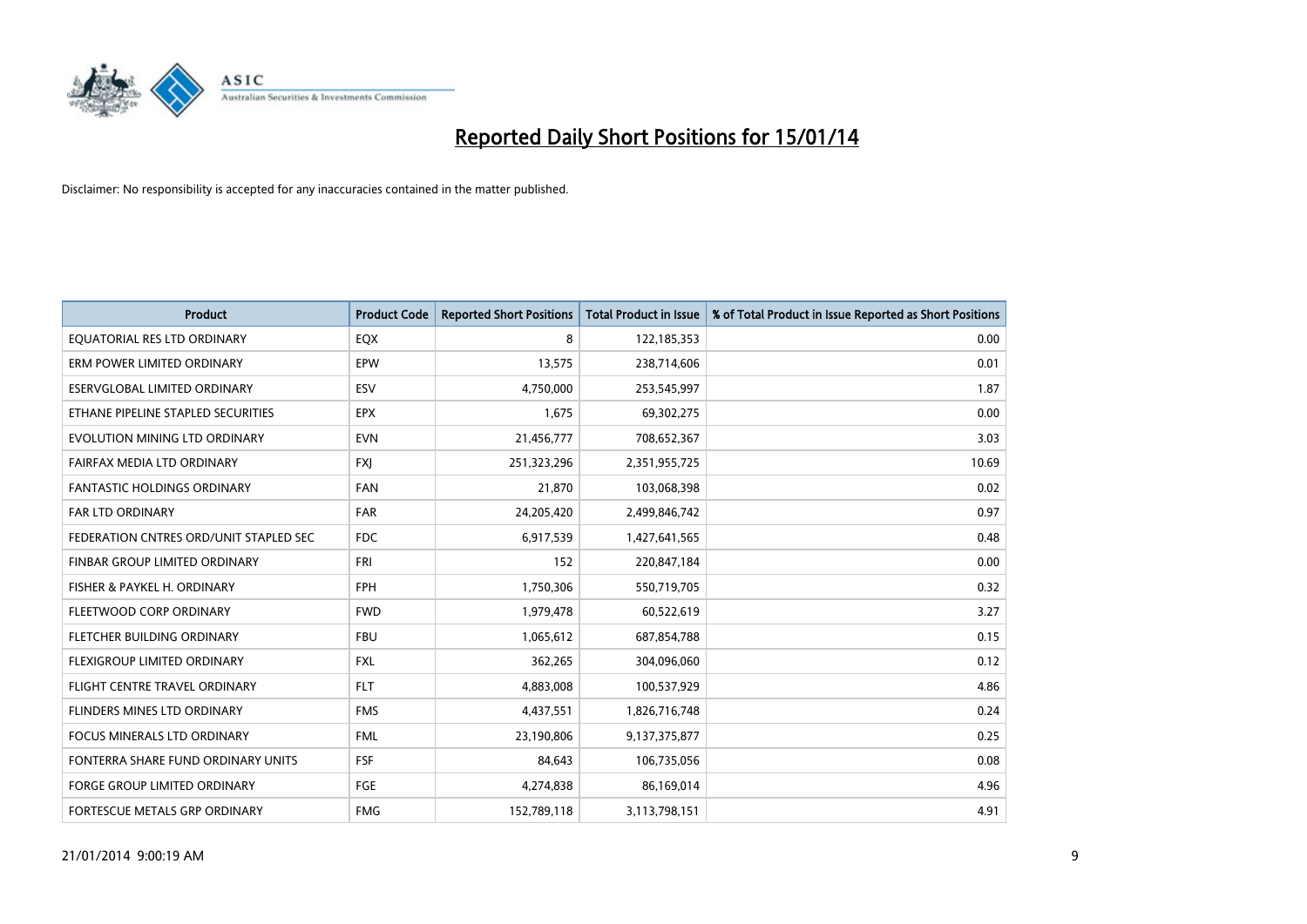

| <b>Product</b>                                   | <b>Product Code</b> | <b>Reported Short Positions</b> | <b>Total Product in Issue</b> | % of Total Product in Issue Reported as Short Positions |
|--------------------------------------------------|---------------------|---------------------------------|-------------------------------|---------------------------------------------------------|
| <b>G.U.D. HOLDINGS ORDINARY</b>                  | GUD                 | 5,937,274                       | 71,241,319                    | 8.33                                                    |
| <b>G8 EDUCATION LIMITED ORDINARY</b>             | <b>GEM</b>          | 1,980,141                       | 301,705,105                   | 0.66                                                    |
| <b>GALAXY RESOURCES ORDINARY</b>                 | <b>GXY</b>          | 17,038                          | 1,027,058,768                 | 0.00                                                    |
| <b>GBST HOLDINGS., ORDINARY</b>                  | GBT                 | 15.806                          | 66,561,725                    | 0.02                                                    |
| <b>GDI PROPERTY GRP STAPLED SECURITIES</b>       | GDI                 | 669,000                         | 567,575,025                   | 0.12                                                    |
| <b>GENETIC TECHNOLOGIES ORDINARY</b>             | <b>GTG</b>          | 36,000                          | 572,694,121                   | 0.01                                                    |
| <b>GEODYNAMICS LIMITED ORDINARY</b>              | GDY                 | 850                             | 406,452,608                   | 0.00                                                    |
| GI DYNAMICS, INC CDI US PROHIBITED               | <b>GID</b>          | 255,040                         | 393,043,620                   | 0.06                                                    |
| <b>GINDALBIE METALS LTD ORDINARY</b>             | GBG                 | 43,614,930                      | 1,493,660,842                 | 2.92                                                    |
| <b>GOODMAN FIELDER, ORDINARY</b>                 | GFF                 | 40,131,747                      | 1,955,559,207                 | 2.05                                                    |
| <b>GOODMAN GROUP STAPLED</b>                     | <b>GMG</b>          | 5,543,607                       | 1,718,742,809                 | 0.32                                                    |
| <b>GPT GROUP STAPLED SEC.</b>                    | <b>GPT</b>          | 5,569,056                       | 1,694,888,638                 | 0.33                                                    |
| <b>GRAINCORP LIMITED A CLASS ORDINARY</b>        | <b>GNC</b>          | 647,654                         | 228,855,628                   | 0.28                                                    |
| <b>GRANGE RESOURCES, ORDINARY</b>                | <b>GRR</b>          | 5,276,978                       | 1,157,097,869                 | 0.46                                                    |
| <b>GREENCROSS LIMITED ORDINARY</b>               | <b>GXL</b>          | 43,633                          | 37,682,334                    | 0.12                                                    |
| <b>GREENLAND MIN EN LTD ORDINARY</b>             | GGG                 | 2,234,844                       | 574,572,911                   | 0.39                                                    |
| <b>GROWTHPOINT PROPERTY ORD/UNIT STAPLED SEC</b> | GOZ                 | 6,637                           | 475,705,269                   | 0.00                                                    |
| <b>GRYPHON MINERALS LTD ORDINARY</b>             | GRY                 | 5,617,342                       | 400,797,615                   | 1.40                                                    |
| <b>GUILDFORD COAL LTD ORDINARY</b>               | <b>GUF</b>          | 242,747                         | 655,046,899                   | 0.04                                                    |
| <b>GUINNESS PEAT GROUP. CDI 1:1</b>              | <b>GPG</b>          | 81,925                          | 187,775,054                   | 0.04                                                    |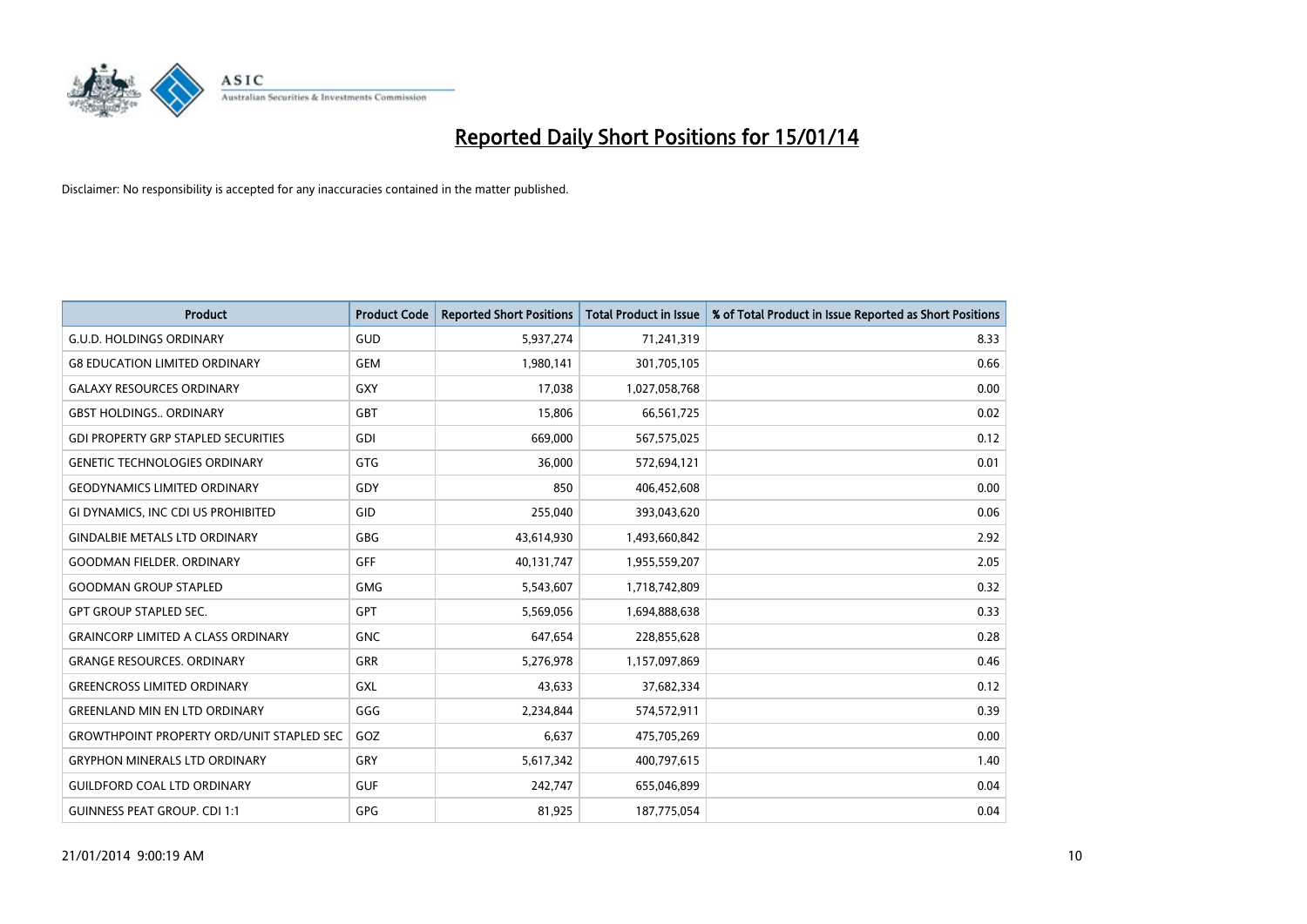

| <b>Product</b>                          | <b>Product Code</b> | <b>Reported Short Positions</b> | <b>Total Product in Issue</b> | % of Total Product in Issue Reported as Short Positions |
|-----------------------------------------|---------------------|---------------------------------|-------------------------------|---------------------------------------------------------|
| <b>GWA GROUP LTD ORDINARY</b>           | <b>GWA</b>          | 12,915,849                      | 306,533,770                   | 4.21                                                    |
| HARVEY NORMAN ORDINARY                  | <b>HVN</b>          | 66,241,414                      | 1,062,316,784                 | 6.24                                                    |
| <b>HENDERSON GROUP CDI 1:1</b>          | <b>HGG</b>          | 405,908                         | 703,262,113                   | 0.06                                                    |
| HFA HOLDINGS LIMITED ORDINARY           | <b>HFA</b>          | 3,863                           | 118,738,157                   | 0.00                                                    |
| <b>HIGHLANDS PACIFIC ORDINARY</b>       | <b>HIG</b>          | 10,001                          | 853,777,764                   | 0.00                                                    |
| HILLGROVE RES LTD ORDINARY              | <b>HGO</b>          | 481,628                         | 1,178,589,221                 | 0.04                                                    |
| HILLS LTD ORDINARY                      | <b>HIL</b>          | 506,791                         | 236,619,450                   | 0.21                                                    |
| HORIZON OIL LIMITED ORDINARY            | <b>HZN</b>          | 78,817,240                      | 1,301,147,932                 | 6.06                                                    |
| HOT CHILI LTD ORDINARY                  | <b>HCH</b>          | 10.000                          | 347,732,196                   | 0.00                                                    |
| <b>ICON ENERGY LIMITED ORDINARY</b>     | <b>ICN</b>          | 2,926                           | 615,774,351                   | 0.00                                                    |
| <b>IINET LIMITED ORDINARY</b>           | <b>IIN</b>          | 229,639                         | 161,238,847                   | 0.14                                                    |
| <b>ILUKA RESOURCES ORDINARY</b>         | ILU                 | 41,192,327                      | 418,700,517                   | 9.84                                                    |
| <b>IMDEX LIMITED ORDINARY</b>           | <b>IMD</b>          | 4,025,429                       | 210,473,188                   | 1.91                                                    |
| <b>INCITEC PIVOT ORDINARY</b>           | IPL                 | 26,282,371                      | 1,628,730,107                 | 1.61                                                    |
| <b>INDEPENDENCE GROUP ORDINARY</b>      | <b>IGO</b>          | 3,944,482                       | 233,323,905                   | 1.69                                                    |
| INDOPHIL RESOURCES ORDINARY             | <b>IRN</b>          | 323,030                         | 1,203,146,194                 | 0.03                                                    |
| INFIGEN ENERGY STAPLED SECURITIES       | <b>IFN</b>          | 3,085,910                       | 764,993,434                   | 0.40                                                    |
| <b>INFOMEDIA LTD ORDINARY</b>           | <b>IFM</b>          | 423,440                         | 304,953,155                   | 0.14                                                    |
| <b>INGENIA GROUP STAPLED SECURITIES</b> | <b>INA</b>          | 45,360                          | 676,240,232                   | 0.01                                                    |
| INSURANCE AUSTRALIA ORDINARY            | IAG                 | 9,459,232                       | 2,298,412,449                 | 0.41                                                    |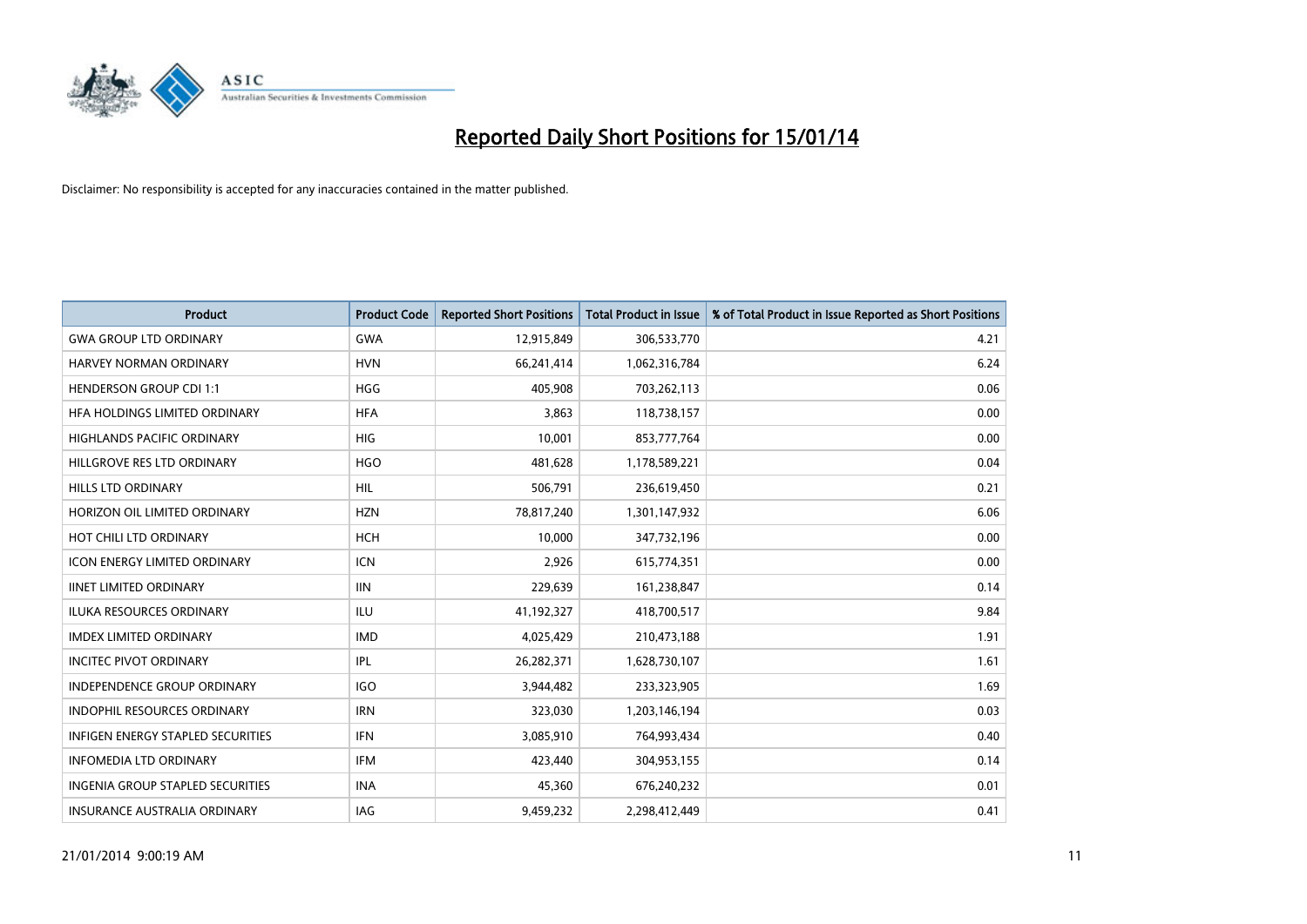

| Product                                       | <b>Product Code</b> | <b>Reported Short Positions</b> | <b>Total Product in Issue</b> | % of Total Product in Issue Reported as Short Positions |
|-----------------------------------------------|---------------------|---------------------------------|-------------------------------|---------------------------------------------------------|
| <b>INTREPID MINES ORDINARY</b>                | <b>IAU</b>          | 18,158,940                      | 556,426,332                   | 3.26                                                    |
| <b>INVESTA OFFICE FUND STAPLED SECURITIES</b> | <b>IOF</b>          | 489,483                         | 614,047,458                   | 0.08                                                    |
| <b>INVOCARE LIMITED ORDINARY</b>              | <b>IVC</b>          | 5,985,274                       | 110,030,298                   | 5.44                                                    |
| <b>IOOF HOLDINGS LTD ORDINARY</b>             | IFL                 | 2,156,999                       | 232,118,034                   | 0.93                                                    |
| <b>IRESS LIMITED ORDINARY</b>                 | <b>IRE</b>          | 412,271                         | 158,585,126                   | 0.26                                                    |
| <b>IRON ORE HOLDINGS ORDINARY</b>             | <b>IOH</b>          | 26,197                          | 161,174,005                   | 0.02                                                    |
| <b>ISELECT LTD ORDINARY</b>                   | <b>ISU</b>          | 510,527                         | 260,889,894                   | 0.20                                                    |
| JAMES HARDIE INDUST CHESS DEPOSITARY INT      | <b>IHX</b>          | 5,601,658                       | 443,536,551                   | 1.26                                                    |
| <b>JB HI-FI LIMITED ORDINARY</b>              | <b>JBH</b>          | 7,015,560                       | 100,261,681                   | 7.00                                                    |
| <b>KAGARA LTD ORDINARY</b>                    | KZL                 | 3,385,466                       | 798,953,117                   | 0.42                                                    |
| KAROON GAS AUSTRALIA ORDINARY                 | <b>KAR</b>          | 4,103,193                       | 255,841,581                   | 1.60                                                    |
| KATHMANDU HOLD LTD ORDINARY                   | <b>KMD</b>          | 179,831                         | 200,473,338                   | 0.09                                                    |
| <b>KBL MINING LIMITED ORDINARY</b>            | <b>KBL</b>          | 1,820                           | 393,535,629                   | 0.00                                                    |
| KINGSGATE CONSOLID, ORDINARY                  | <b>KCN</b>          | 7,843,596                       | 164,059,349                   | 4.78                                                    |
| KINGSROSE MINING LTD ORDINARY                 | <b>KRM</b>          | 490,786                         | 335,753,851                   | 0.15                                                    |
| LEIGHTON HOLDINGS ORDINARY                    | LEI                 | 22,868,259                      | 337,235,188                   | 6.78                                                    |
| LEND LEASE GROUP UNIT/ORD STAPLED             | LLC                 | 7,501,831                       | 576,712,337                   | 1.30                                                    |
| LYCOPODIUM LIMITED ORDINARY                   | LYL                 |                                 | 38,955,103                    | 0.00                                                    |
| LYNAS CORPORATION ORDINARY                    | <b>LYC</b>          | 165,656,866                     | 1,961,160,594                 | 8.45                                                    |
| <b>M2 GRP LTD ORDINARY</b>                    | <b>MTU</b>          | 9,064,747                       | 179,384,685                   | 5.05                                                    |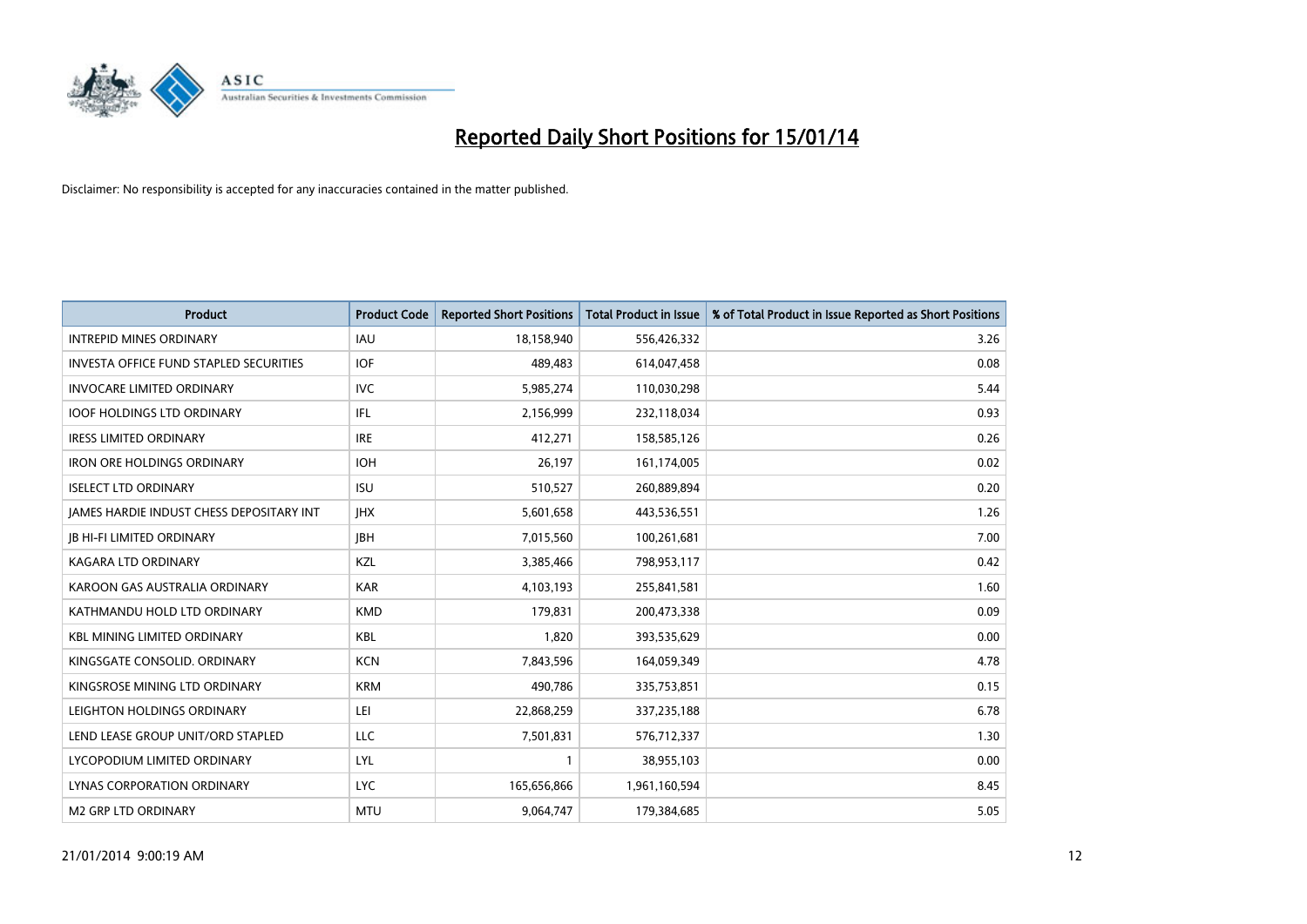

| <b>Product</b>                        | <b>Product Code</b> | <b>Reported Short Positions</b> | <b>Total Product in Issue</b> | % of Total Product in Issue Reported as Short Positions |
|---------------------------------------|---------------------|---------------------------------|-------------------------------|---------------------------------------------------------|
| <b>MACA LIMITED ORDINARY</b>          | <b>MLD</b>          | 81,626                          | 176,476,373                   | 0.05                                                    |
| <b>MACMAHON HOLDINGS ORDINARY</b>     | <b>MAH</b>          | 1,837,369                       | 1,261,699,966                 | 0.15                                                    |
| MACO ATLAS ROADS GRP ORDINARY STAPLED | <b>MOA</b>          | 12,195,336                      | 487,230,540                   | 2.50                                                    |
| MACQUARIE GROUP LTD ORDINARY          | MQG                 | 1,496,851                       | 321,050,410                   | 0.47                                                    |
| MAGELLAN FIN GRP LTD ORDINARY         | <b>MFG</b>          | 960,534                         | 155,830,849                   | 0.62                                                    |
| <b>MATRIX C &amp; E LTD ORDINARY</b>  | <b>MCE</b>          | 2,824,554                       | 94,555,428                    | 2.99                                                    |
| MAVERICK DRILLING ORDINARY            | <b>MAD</b>          | 7,858,835                       | 468,004,529                   | 1.68                                                    |
| MAXITRANS INDUSTRIES ORDINARY         | <b>MXI</b>          | 490,585                         | 183,993,392                   | 0.27                                                    |
| MAYNE PHARMA LTD ORDINARY             | <b>MYX</b>          | 1,458,650                       | 563,459,968                   | 0.26                                                    |
| MCALEESE LTD ORDINARY                 | <b>MCS</b>          | 2,694,317                       | 296,577,121                   | 0.91                                                    |
| MCMILLAN SHAKESPEARE ORDINARY         | <b>MMS</b>          | 709,425                         | 74,523,965                    | 0.95                                                    |
| MEDUSA MINING LTD ORDINARY            | <b>MML</b>          | 6,575,748                       | 207,794,301                   | 3.16                                                    |
| MELBOURNE IT LIMITED ORDINARY         | <b>MLB</b>          | 13,855                          | 83,231,038                    | 0.02                                                    |
| MEO AUSTRALIA LTD ORDINARY            | <b>MEO</b>          | 10,845                          | 627,264,587                   | 0.00                                                    |
| MERIDIAN ENERGY INSTALMENT RECEIPTS   | <b>MEZCA</b>        | 32,097                          | 1,255,413,626                 | 0.00                                                    |
| MERMAID MARINE ORDINARY               | <b>MRM</b>          | 1,596,202                       | 232,652,241                   | 0.69                                                    |
| MESOBLAST LIMITED ORDINARY            | <b>MSB</b>          | 9,908,729                       | 321,210,394                   | 3.08                                                    |
| METALS X LIMITED ORDINARY             | <b>MLX</b>          | 36,159                          | 1,655,386,110                 | 0.00                                                    |
| METCASH LIMITED ORDINARY              | <b>MTS</b>          | 111,774,914                     | 880,704,786                   | 12.69                                                   |
| METMINCO LIMITED ORDINARY             | <b>MNC</b>          | 378,612                         | 1,749,543,023                 | 0.02                                                    |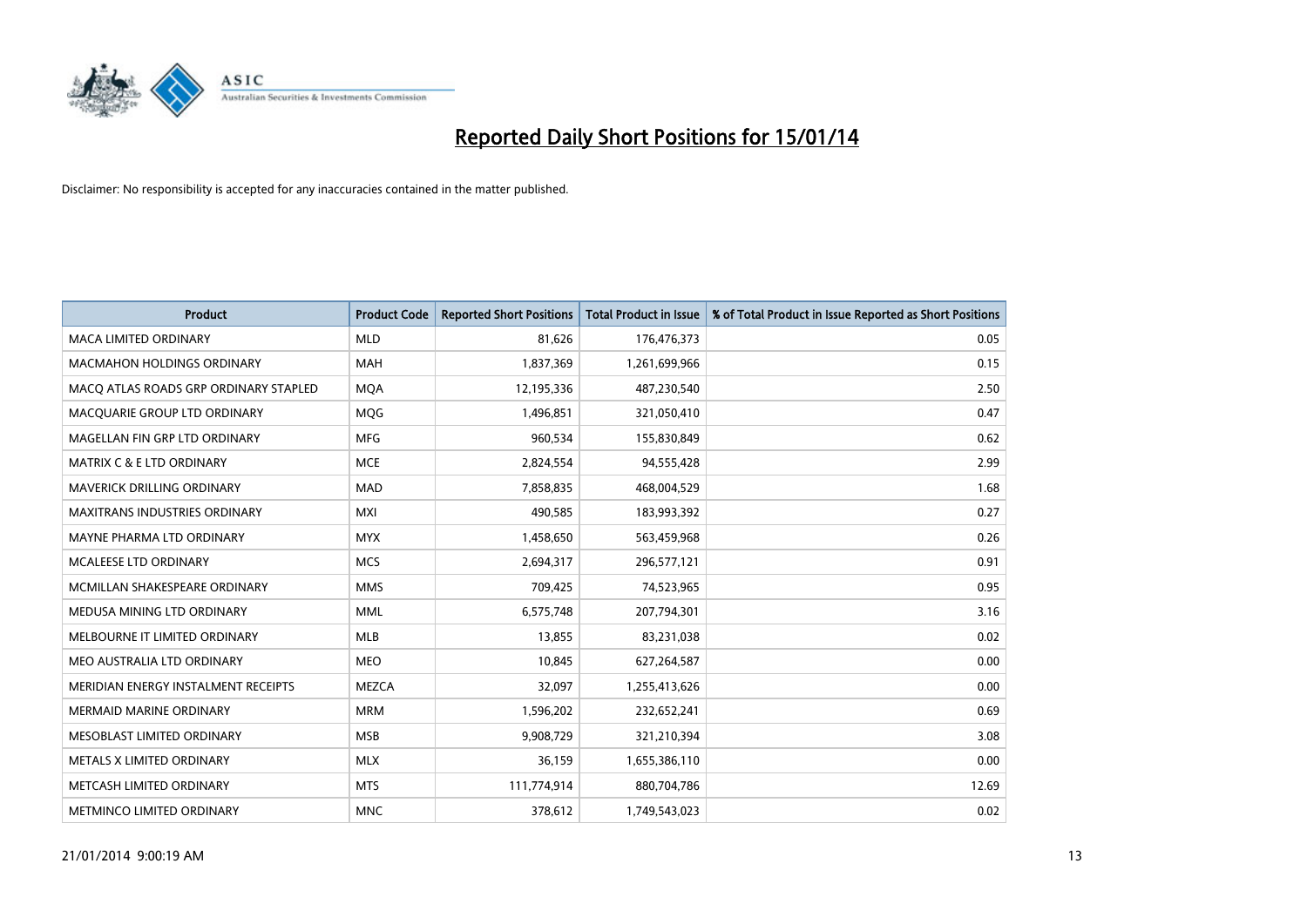

| <b>Product</b>                    | <b>Product Code</b> | <b>Reported Short Positions</b> | <b>Total Product in Issue</b> | % of Total Product in Issue Reported as Short Positions |
|-----------------------------------|---------------------|---------------------------------|-------------------------------|---------------------------------------------------------|
| MIGHTY RIVER POWER ORDINARY       | <b>MYT</b>          | 1,950,939                       | 1,400,012,517                 | 0.14                                                    |
| MINCOR RESOURCES NL ORDINARY      | <b>MCR</b>          | 2,241,674                       | 188,208,274                   | 1.19                                                    |
| MINERAL DEPOSITS ORDINARY         | <b>MDL</b>          | 786,283                         | 96,038,786                    | 0.82                                                    |
| MINERAL RESOURCES. ORDINARY       | <b>MIN</b>          | 4,016,949                       | 186,112,198                   | 2.16                                                    |
| MINT WIRELESS ORDINARY            | <b>MNW</b>          | 448,397                         | 403,872,395                   | 0.11                                                    |
| MIRABELA NICKEL LTD ORDINARY      | <b>MBN</b>          | 18,867,110                      | 876,801,147                   | 2.15                                                    |
| MIRVAC GROUP STAPLED SECURITIES   | <b>MGR</b>          | 6,472,159                       | 3,664,938,678                 | 0.18                                                    |
| MOLOPO ENERGY LTD ORDINARY        | <b>MPO</b>          | 351,895                         | 246,724,091                   | 0.14                                                    |
| MONADELPHOUS GROUP ORDINARY       | <b>MND</b>          | 12,877,115                      | 92,308,047                    | 13.95                                                   |
| MORTGAGE CHOICE LTD ORDINARY      | <b>MOC</b>          | 78,826                          | 123,780,387                   | 0.06                                                    |
| <b>MOUNT GIBSON IRON ORDINARY</b> | <b>MGX</b>          | 7,914,409                       | 1,090,584,232                 | 0.73                                                    |
| MULTIPLEX SITES SITES             | <b>MXUPA</b>        | 1,474                           | 4,500,000                     | 0.03                                                    |
| MURCHISON METALS LTD ORDINARY     | <b>MMX</b>          | 216,291                         | 450,497,346                   | 0.05                                                    |
| MYER HOLDINGS LTD ORDINARY        | <b>MYR</b>          | 66,514,669                      | 585,684,551                   | 11.36                                                   |
| NANOSONICS LIMITED ORDINARY       | <b>NAN</b>          | 171,310                         | 263,125,129                   | 0.07                                                    |
| NATIONAL AUST, BANK ORDINARY      | <b>NAB</b>          | 5,239,831                       | 2,351,436,055                 | 0.22                                                    |
| NAVITAS LIMITED ORDINARY          | <b>NVT</b>          | 3,176,063                       | 375,416,910                   | 0.85                                                    |
| NEARMAP LTD ORDINARY              | <b>NEA</b>          | 2,261                           | 333,846,101                   | 0.00                                                    |
| NEON ENERGY LIMITED ORDINARY      | <b>NEN</b>          | 2,497,624                       | 553,037,848                   | 0.45                                                    |
| NEUREN PHARMACEUT. ORDINARY       | <b>NEU</b>          | 10,403                          | 1,512,528,963                 | 0.00                                                    |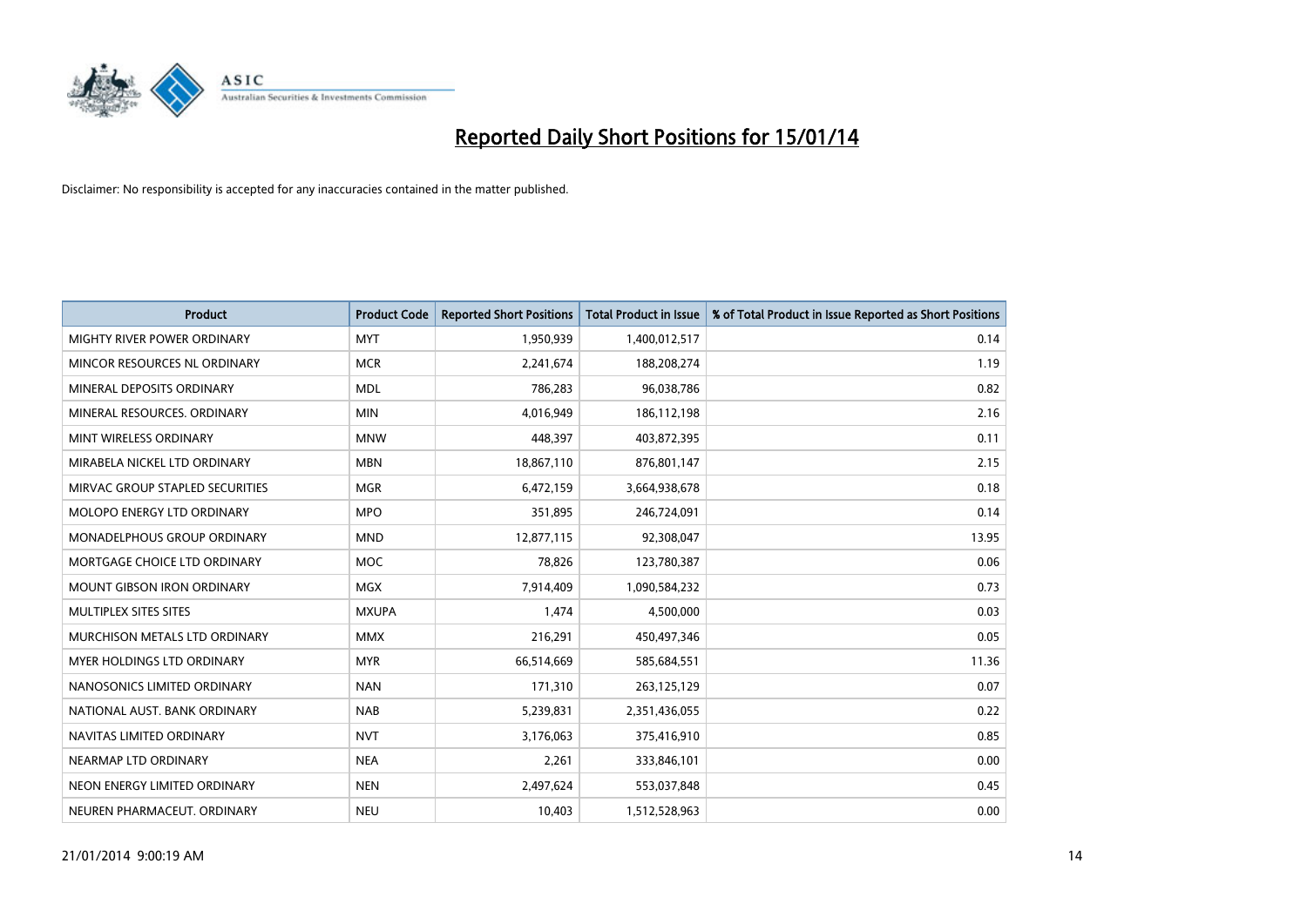

| <b>Product</b>                        | <b>Product Code</b> | <b>Reported Short Positions</b> | <b>Total Product in Issue</b> | % of Total Product in Issue Reported as Short Positions |
|---------------------------------------|---------------------|---------------------------------|-------------------------------|---------------------------------------------------------|
| NEW HOPE CORPORATION ORDINARY         | <b>NHC</b>          | 426,037                         | 830,819,859                   | 0.05                                                    |
| NEWCREST MINING ORDINARY              | <b>NCM</b>          | 13, 173, 752                    | 766,510,971                   | 1.72                                                    |
| NEWS CORP A NON-VOTING CDI            | <b>NWSLV</b>        | 1,597,223                       | 3,336,550                     | 47.87                                                   |
| NEWS CORP B VOTING CDI                | <b>NWS</b>          | 3,232,917                       | 19,342,944                    | 16.71                                                   |
| NEWSAT LIMITED ORDINARY               | <b>NWT</b>          | 1,380,019                       | 591,460,931                   | 0.23                                                    |
| NEXTDC LIMITED ORDINARY               | <b>NXT</b>          | 9,244,264                       | 192,904,486                   | 4.79                                                    |
| NEXUS ENERGY LIMITED ORDINARY         | <b>NXS</b>          | 2,039,323                       | 1,330,219,459                 | 0.15                                                    |
| NIB HOLDINGS LIMITED ORDINARY         | <b>NHF</b>          | 3,538,966                       | 439,004,182                   | 0.81                                                    |
| NICK SCALI LIMITED ORDINARY           | <b>NCK</b>          | 2,036                           | 81,000,000                    | 0.00                                                    |
| NIDO PETROLEUM ORDINARY               | <b>NDO</b>          | 47,402                          | 2,048,317,635                 | 0.00                                                    |
| NINE ENTERTAINMENT ORDINARY           | <b>NEC</b>          | 5,481,199                       | 940,295,023                   | 0.58                                                    |
| NORTHERN IRON LTD ORDINARY            | <b>NFE</b>          | 108,190                         | 484,405,314                   | 0.02                                                    |
| NORTHERN STAR ORDINARY                | <b>NST</b>          | 3,441,799                       | 428,369,762                   | 0.80                                                    |
| NOVOGEN LIMITED ORDINARY              | <b>NRT</b>          | 74,125                          | 161,498,858                   | 0.05                                                    |
| NRW HOLDINGS LIMITED ORDINARY         | <b>NWH</b>          | 17,433,400                      | 278,888,011                   | 6.25                                                    |
| NUCOAL RESOURCES LTD ORDINARY         | <b>NCR</b>          |                                 | 768,612,354                   | 0.00                                                    |
| NUFARM LIMITED ORDINARY               | <b>NUF</b>          | 16,107,457                      | 263,725,895                   | 6.11                                                    |
| OAKTON LIMITED ORDINARY               | <b>OKN</b>          | 732,693                         | 89,968,985                    | 0.81                                                    |
| OCEANAGOLD CORP. CHESS DEPOSITARY INT | <b>OGC</b>          | 880,892                         | 300,350,129                   | 0.29                                                    |
| OIL SEARCH LTD ORDINARY               | OSH                 | 8,795,309                       | 1,343,361,150                 | 0.65                                                    |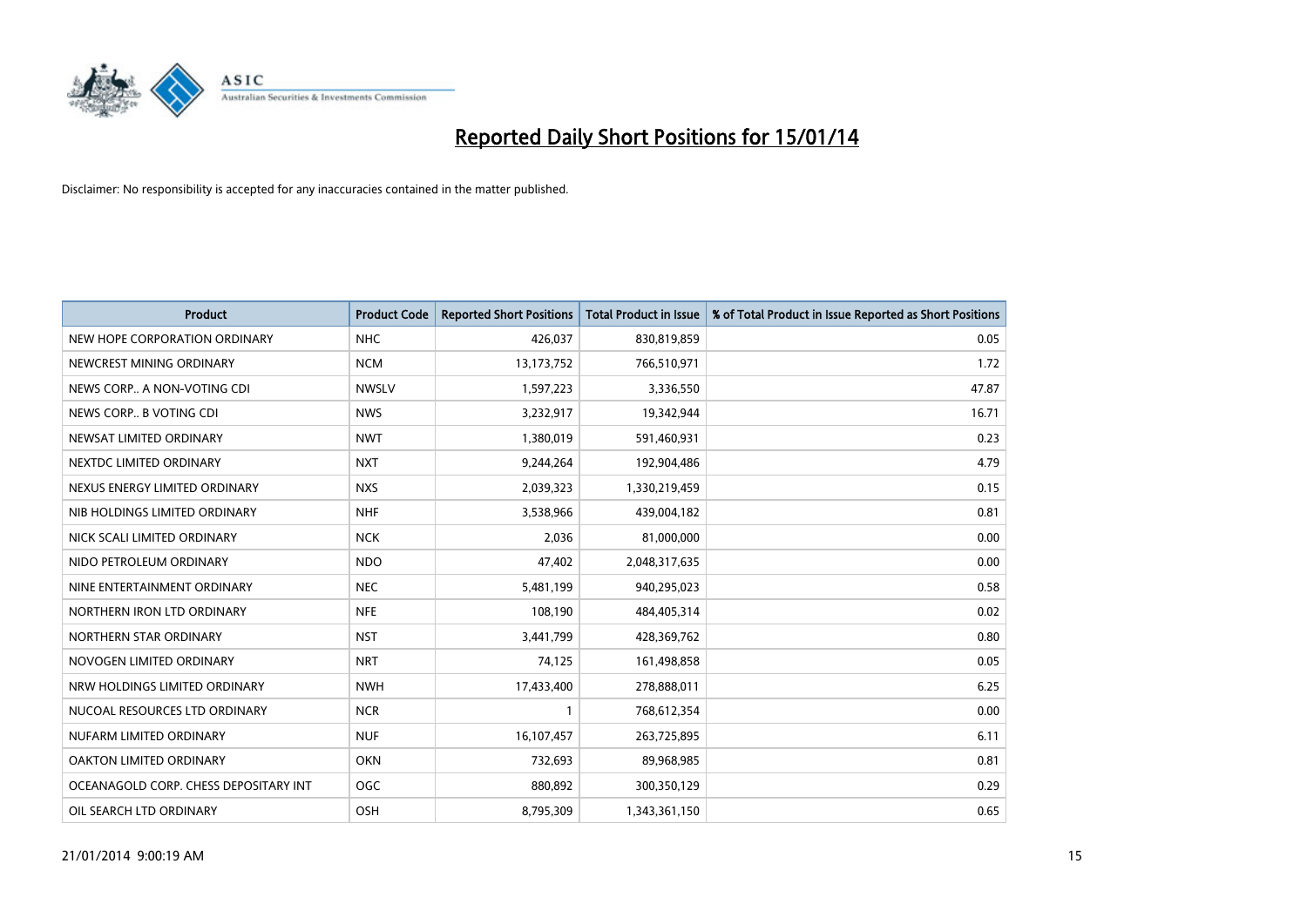

| <b>Product</b>                 | <b>Product Code</b> | <b>Reported Short Positions</b> | <b>Total Product in Issue</b> | % of Total Product in Issue Reported as Short Positions |
|--------------------------------|---------------------|---------------------------------|-------------------------------|---------------------------------------------------------|
| OM HOLDINGS LIMITED ORDINARY   | OMH                 | 2,289,470                       | 733,423,337                   | 0.31                                                    |
| ORICA LIMITED ORDINARY         | ORI                 | 9,341,954                       | 370,255,009                   | 2.52                                                    |
| ORIGIN ENERGY ORDINARY         | <b>ORG</b>          | 7,365,667                       | 1,101,228,973                 | 0.67                                                    |
| OROCOBRE LIMITED ORDINARY      | <b>ORE</b>          | 397,737                         | 132,041,911                   | 0.30                                                    |
| ORORA LIMITED ORDINARY         | <b>ORA</b>          | 552,225                         | 1,206,684,923                 | 0.05                                                    |
| OROTONGROUP LIMITED ORDINARY   | <b>ORL</b>          | 125,569                         | 40,880,902                    | 0.31                                                    |
| OZ MINERALS ORDINARY           | OZL                 | 20,864,296                      | 303,470,022                   | 6.88                                                    |
| OZFOREX GROUP LTD ORDINARY     | <b>OFX</b>          | 2,308,658                       | 240,000,000                   | 0.96                                                    |
| <b>PACIFIC BRANDS ORDINARY</b> | <b>PBG</b>          | 5,196,898                       | 912,915,695                   | 0.57                                                    |
| PACT GROUP HLDGS LTD ORDINARY  | <b>PGH</b>          | 1,350,000                       | 294,097,961                   | 0.46                                                    |
| PALADIN ENERGY LTD ORDINARY    | <b>PDN</b>          | 93,066,706                      | 964,204,004                   | 9.65                                                    |
| PANAUST LIMITED ORDINARY       | <b>PNA</b>          | 10,606,545                      | 620,724,651                   | 1.71                                                    |
| PANORAMIC RESOURCES ORDINARY   | PAN                 | 413,312                         | 319,285,132                   | 0.13                                                    |
| PANTERRA GOLD LTD ORDINARY     | PGI                 | $\mathbf{1}$                    | 772,031,012                   | 0.00                                                    |
| PAPERLINX LIMITED ORDINARY     | <b>PPX</b>          | 48,326                          | 609,280,761                   | 0.01                                                    |
| PAPILLON RES LTD ORDINARY      | PIR                 | 8,153,632                       | 339,444,210                   | 2.40                                                    |
| PATTIES FOODS LTD ORDINARY     | PFL                 | 55,011                          | 139,144,338                   | 0.04                                                    |
| PEET LIMITED ORDINARY          | <b>PPC</b>          | 503,379                         | 433,389,348                   | 0.12                                                    |
| PENINSULA ENERGY LTD ORDINARY  | <b>PEN</b>          | 1                               | 3,252,030,235                 | 0.00                                                    |
| PERPETUAL LIMITED ORDINARY     | <b>PPT</b>          | 2,306,972                       | 46,529,270                    | 4.96                                                    |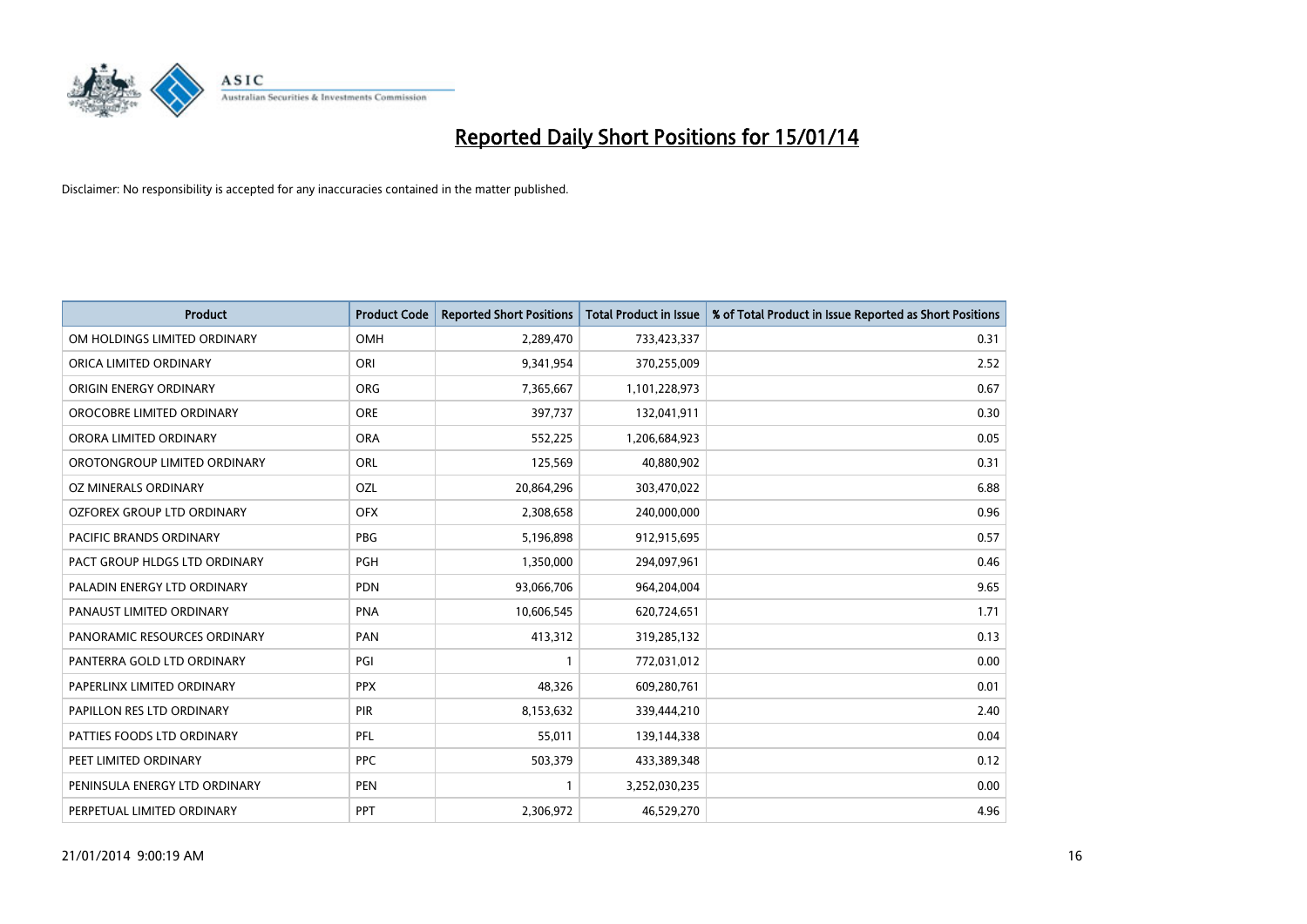

| <b>Product</b>                    | <b>Product Code</b> | <b>Reported Short Positions</b> | <b>Total Product in Issue</b> | % of Total Product in Issue Reported as Short Positions |
|-----------------------------------|---------------------|---------------------------------|-------------------------------|---------------------------------------------------------|
| PERSEUS MINING LTD ORDINARY       | PRU                 | 8,753,700                       | 457,962,088                   | 1.91                                                    |
| PHARMAXIS LTD ORDINARY            | <b>PXS</b>          | 1,297,461                       | 309,046,349                   | 0.42                                                    |
| PHOSPHAGENICS LTD. ORDINARY       | <b>POH</b>          | 50,000                          | 1,020,465,957                 | 0.00                                                    |
| PLATINUM ASSET ORDINARY           | <b>PTM</b>          | 219,044                         | 578,685,695                   | 0.04                                                    |
| PLATINUM AUSTRALIA ORDINARY       | <b>PLA</b>          | 836,127                         | 504,968,043                   | 0.17                                                    |
| PMI GOLD CORP CDI 1:1             | <b>PVM</b>          | 232,274                         | 162,796,704                   | 0.14                                                    |
| PMP LIMITED ORDINARY              | <b>PMP</b>          | 1,595,073                       | 323,781,124                   | 0.49                                                    |
| PRANA BIOTECHNOLOGY ORDINARY      | PBT                 | 270,752                         | 418,181,096                   | 0.06                                                    |
| PREMIER INVESTMENTS ORDINARY      | <b>PMV</b>          | 315,750                         | 155,314,874                   | 0.20                                                    |
| PRIMA BIOMED LTD ORDINARY         | <b>PRR</b>          | 46,968                          | 1,228,709,341                 | 0.00                                                    |
| PRIMARY HEALTH CARE ORDINARY      | <b>PRY</b>          | 19,630,643                      | 504,956,647                   | 3.89                                                    |
| PRIME MEDIA GRP LTD ORDINARY      | <b>PRT</b>          | 1,394,219                       | 366,330,303                   | 0.38                                                    |
| PROGRAMMED ORDINARY               | <b>PRG</b>          | 214,466                         | 118,229,190                   | 0.18                                                    |
| <b>QANTAS AIRWAYS ORDINARY</b>    | QAN                 | 59,667,631                      | 2,196,330,250                 | 2.72                                                    |
| OBE INSURANCE GROUP ORDINARY      | <b>OBE</b>          | 14,172,925                      | 1,248,704,599                 | 1.14                                                    |
| ORXPHARMA LTD ORDINARY            | QRX                 | 66,492                          | 164,095,969                   | 0.04                                                    |
| <b>QUBE HOLDINGS LTD ORDINARY</b> | QUB                 | 12,478,672                      | 931,433,499                   | 1.34                                                    |
| RAMELIUS RESOURCES ORDINARY       | <b>RMS</b>          | 169,047                         | 365,380,380                   | 0.05                                                    |
| RAMSAY HEALTH CARE ORDINARY       | <b>RHC</b>          | 2,432,725                       | 202,081,252                   | 1.20                                                    |
| <b>RCR TOMLINSON ORDINARY</b>     | <b>RCR</b>          | 1,202,803                       | 136,696,590                   | 0.88                                                    |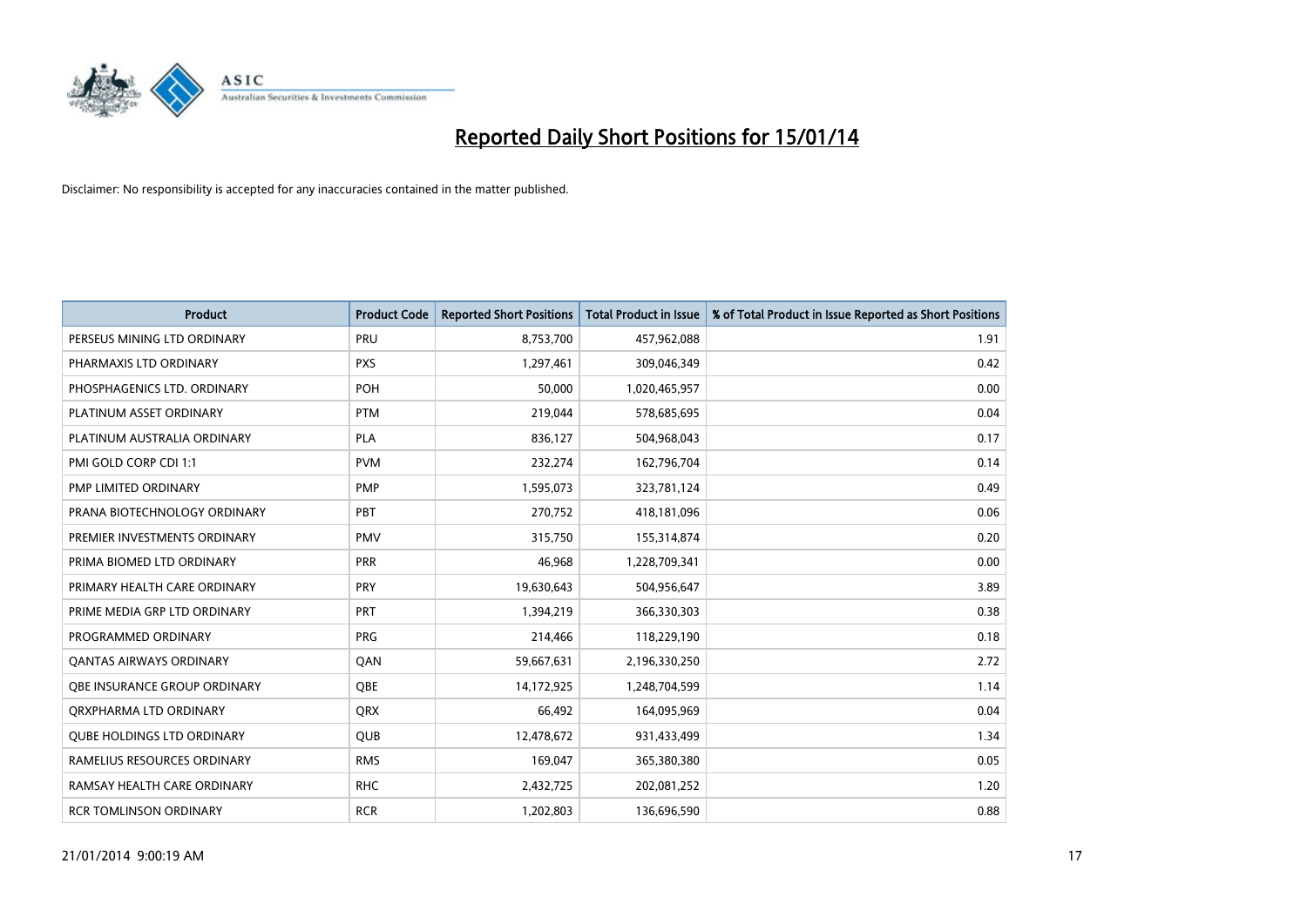

| <b>Product</b>                      | <b>Product Code</b> | <b>Reported Short Positions</b> | <b>Total Product in Issue</b> | % of Total Product in Issue Reported as Short Positions |
|-------------------------------------|---------------------|---------------------------------|-------------------------------|---------------------------------------------------------|
| <b>REA GROUP ORDINARY</b>           | <b>REA</b>          | 961,942                         | 131,714,699                   | 0.73                                                    |
| RECALL HOLDINGS LTD ORDINARY        | <b>REC</b>          | 644,946                         | 312,311,413                   | 0.21                                                    |
| <b>RECKON LIMITED ORDINARY</b>      | <b>RKN</b>          | 82,082                          | 126,913,066                   | 0.06                                                    |
| <b>RED 5 LIMITED ORDINARY</b>       | <b>RED</b>          | 162,100                         | 759,451,008                   | 0.02                                                    |
| <b>RED FORK ENERGY ORDINARY</b>     | <b>RFE</b>          | 4,020,277                       | 501,051,719                   | 0.80                                                    |
| REDBANK ENERGY LTD ORDINARY         | <b>AEJ</b>          | 13                              | 786,287                       | 0.00                                                    |
| REECE AUSTRALIA LTD. ORDINARY       | <b>REH</b>          | 377                             | 99,600,000                    | 0.00                                                    |
| <b>REED RESOURCES LTD ORDINARY</b>  | <b>RDR</b>          | 250,000                         | 523,453,895                   | 0.05                                                    |
| REGIS RESOURCES ORDINARY            | <b>RRL</b>          | 12,028,933                      | 497,987,384                   | 2.42                                                    |
| RESMED INC CDI 10:1                 | <b>RMD</b>          | 35,688,199                      | 1,420,542,770                 | 2.51                                                    |
| RESOLUTE MINING ORDINARY            | <b>RSG</b>          | 8,438,818                       | 640,994,224                   | 1.32                                                    |
| RESOURCE EQUIP LTD ORDINARY         | <b>RQL</b>          | 5,000                           | 249,065,471                   | 0.00                                                    |
| <b>RESOURCE GENERATION ORDINARY</b> | <b>RES</b>          | 224,300                         | 581,380,338                   | 0.04                                                    |
| <b>RETAIL FOOD GROUP ORDINARY</b>   | <b>RFG</b>          | 3,258,082                       | 144,049,390                   | 2.26                                                    |
| REX MINERALS LIMITED ORDINARY       | <b>RXM</b>          | 1,756,144                       | 188,907,284                   | 0.93                                                    |
| <b>RIDLEY CORPORATION ORDINARY</b>  | <b>RIC</b>          | 116,951                         | 307,817,071                   | 0.04                                                    |
| RIO TINTO LIMITED ORDINARY          | <b>RIO</b>          | 3,728,839                       | 435,758,720                   | 0.86                                                    |
| <b>ROBUST RESOURCES ORDINARY</b>    | <b>ROL</b>          | 4,000                           | 102,830,646                   | 0.00                                                    |
| ROC OIL COMPANY ORDINARY            | <b>ROC</b>          | 1,120,952                       | 686,461,740                   | 0.16                                                    |
| <b>RURALCO HOLDINGS ORDINARY</b>    | <b>RHL</b>          | 1,394                           | 62,711,592                    | 0.00                                                    |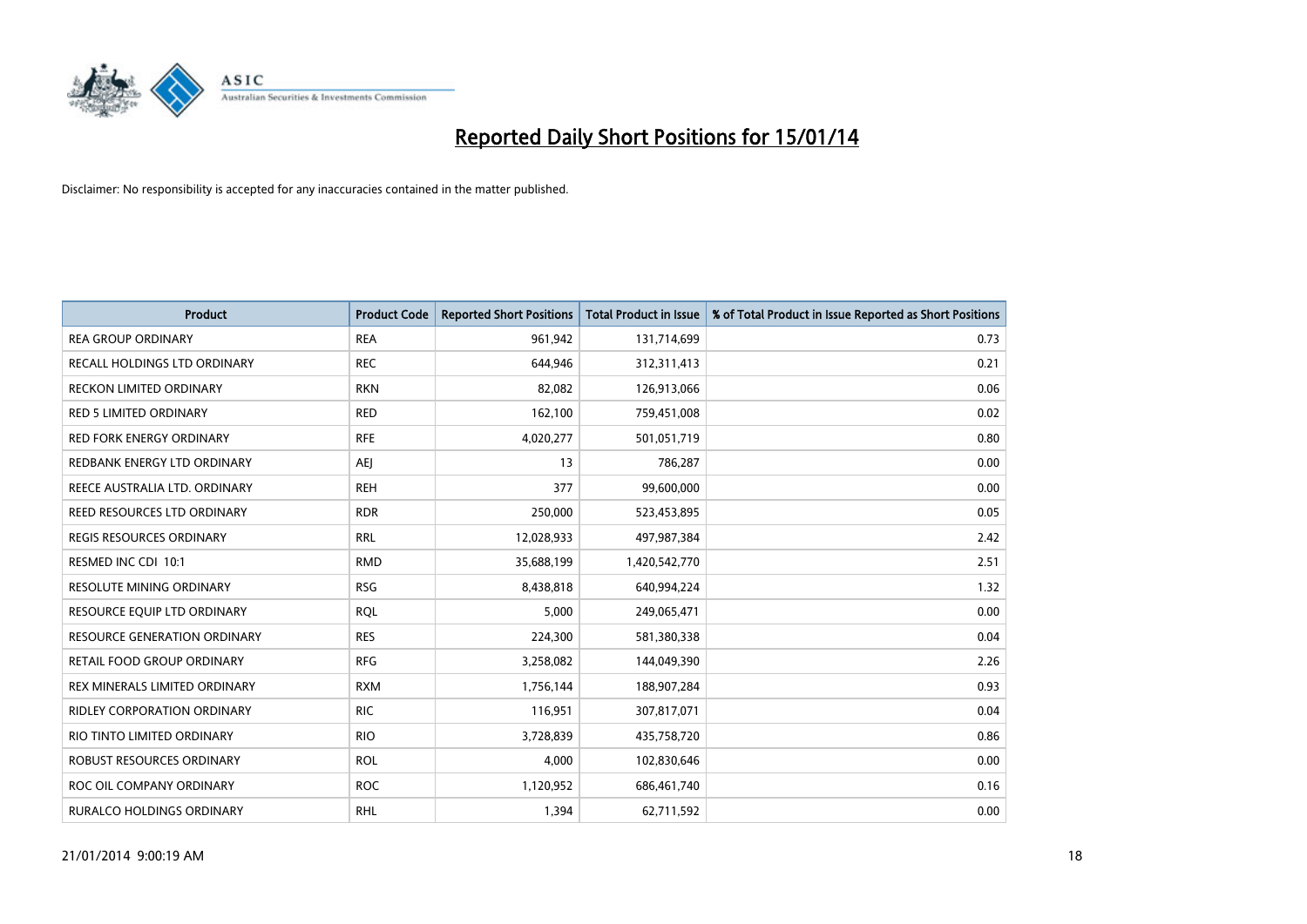

| <b>Product</b>                        | <b>Product Code</b> | <b>Reported Short Positions</b> | <b>Total Product in Issue</b> | % of Total Product in Issue Reported as Short Positions |
|---------------------------------------|---------------------|---------------------------------|-------------------------------|---------------------------------------------------------|
| SAI GLOBAL LIMITED ORDINARY           | SAI                 | 7,149,031                       | 210,751,657                   | 3.39                                                    |
| SALMAT LIMITED ORDINARY               | <b>SLM</b>          | 998                             | 159,812,799                   | 0.00                                                    |
| SAMSON OIL & GAS LTD ORDINARY         | SSN                 | 1,202,000                       | 2,547,627,193                 | 0.05                                                    |
| SANDFIRE RESOURCES ORDINARY           | <b>SFR</b>          | 1,398,872                       | 155,640,968                   | 0.90                                                    |
| <b>SANTOS LTD ORDINARY</b>            | <b>STO</b>          | 5,430,304                       | 970,222,619                   | 0.56                                                    |
| SARACEN MINERAL ORDINARY              | <b>SAR</b>          | 1,539,908                       | 595,263,186                   | 0.26                                                    |
| SCA PROPERTY GROUP STAPLED SECURITIES | <b>SCP</b>          | 36,656,622                      | 648,628,320                   | 5.65                                                    |
| SEDGMAN LIMITED ORDINARY              | <b>SDM</b>          | 98,536                          | 223,224,636                   | 0.04                                                    |
| SEEK LIMITED ORDINARY                 | <b>SEK</b>          | 11,298,644                      | 339, 167, 526                 | 3.33                                                    |
| SELECT HARVESTS ORDINARY              | SHV                 | 47,248                          | 57,815,720                    | 0.08                                                    |
| SENEX ENERGY LIMITED ORDINARY         | <b>SXY</b>          | 8,771,207                       | 1,144,008,917                 | 0.77                                                    |
| SERVCORP LIMITED ORDINARY             | SRV                 | 1,082                           | 98,432,275                    | 0.00                                                    |
| SERVICE STREAM ORDINARY               | <b>SSM</b>          | 100                             | 284,443,570                   | 0.00                                                    |
| SEVEN GROUP HOLDINGS ORDINARY         | <b>SVW</b>          | 3,948,835                       | 308,160,281                   | 1.28                                                    |
| SEVEN WEST MEDIA LTD ORDINARY         | <b>SWM</b>          | 7,126,598                       | 999,160,872                   | 0.71                                                    |
| SIGMA PHARMACEUTICAL ORDINARY         | <b>SIP</b>          | 6,393,613                       | 1,125,275,419                 | 0.57                                                    |
| SILEX SYSTEMS ORDINARY                | <b>SLX</b>          | 2,671,222                       | 170,297,752                   | 1.57                                                    |
| SILVER CHEF LIMITED ORDINARY          | SIV                 | 11,930                          | 29,333,629                    | 0.04                                                    |
| SILVER LAKE RESOURCE ORDINARY         | <b>SLR</b>          | 19,327,151                      | 437,594,758                   | 4.42                                                    |
| SIMS METAL MGMT LTD ORDINARY          | SGM                 | 10,544,491                      | 204,434,248                   | 5.16                                                    |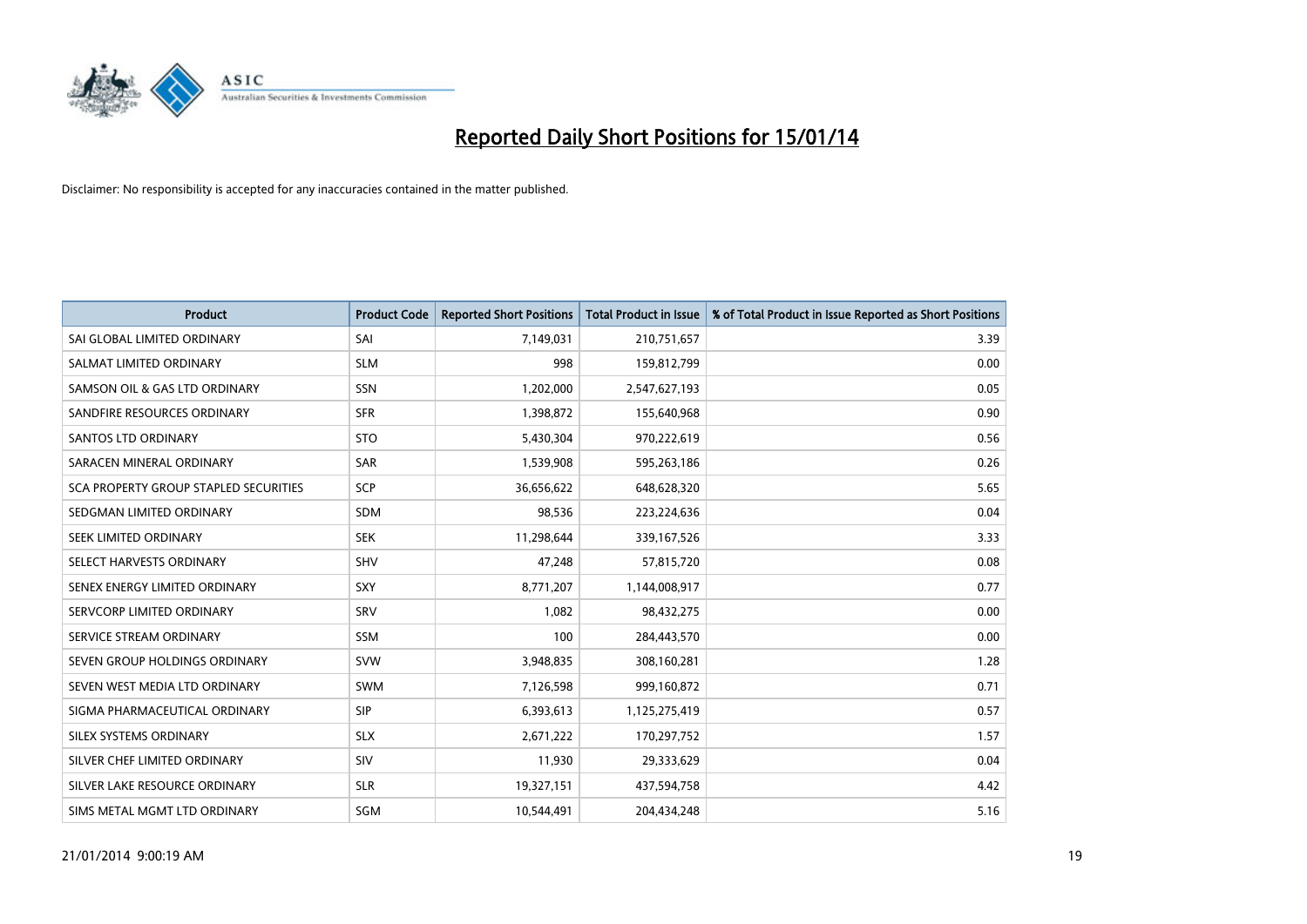

| <b>Product</b>                           | <b>Product Code</b> | <b>Reported Short Positions</b> | <b>Total Product in Issue</b> | % of Total Product in Issue Reported as Short Positions |
|------------------------------------------|---------------------|---------------------------------|-------------------------------|---------------------------------------------------------|
| SINGAPORE TELECOMM. CHESS DEPOSITARY INT | SGT                 | 3,837,811                       | 148,226,740                   | 2.59                                                    |
| SIRIUS RESOURCES NL ORDINARY             | <b>SIR</b>          | 9,871,568                       | 261,930,167                   | 3.77                                                    |
| SIRTEX MEDICAL ORDINARY                  | <b>SRX</b>          | 343,654                         | 56,108,439                    | 0.61                                                    |
| SKILLED GROUP LTD ORDINARY               | <b>SKE</b>          | 3,538,934                       | 233,871,364                   | 1.51                                                    |
| <b>SKY NETWORK ORDINARY</b>              | <b>SKT</b>          | 160,471                         | 389,139,785                   | 0.04                                                    |
| SKYCITY ENT GRP LTD ORDINARY             | <b>SKC</b>          | 438,005                         | 580,016,676                   | 0.08                                                    |
| <b>SLATER &amp; GORDON ORDINARY</b>      | SGH                 | 630,125                         | 202,481,656                   | 0.31                                                    |
| SMS MANAGEMENT, ORDINARY                 | <b>SMX</b>          | 3,923,589                       | 70,099,763                    | 5.60                                                    |
| SONIC HEALTHCARE ORDINARY                | SHL                 | 4,786,541                       | 400,733,556                   | 1.19                                                    |
| SOUL PATTINSON (W.H) ORDINARY            | SOL                 | 64,872                          | 239,395,320                   | 0.03                                                    |
| SOUTH BOULDER MINES ORDINARY             | <b>STB</b>          |                                 | 128,177,826                   | 0.00                                                    |
| SP AUSNET STAPLED SECURITIES             | SPN                 | 62,718,633                      | 3,386,607,080                 | 1.85                                                    |
| SPARK INFRASTRUCTURE STAPLED NOTE & UNIT | SKI                 | 51,429,866                      | 1,326,734,264                 | 3.88                                                    |
| SPDR 200 FUND ETF UNITS                  | <b>STW</b>          | 23,104                          | 44,878,688                    | 0.05                                                    |
| SPDR 200 RESOURCES ETF UNITS             | <b>OZR</b>          | 65,000                          | 1,601,132                     | 4.06                                                    |
| SPDR SMALL ORDS ETF UNITS                | SSO                 | 197,000                         | 800,855                       | 24.60                                                   |
| SPECIALTY FASHION ORDINARY               | <b>SFH</b>          | 49,795                          | 192,236,121                   | 0.03                                                    |
| ST BARBARA LIMITED ORDINARY              | <b>SBM</b>          | 17,279,853                      | 488,074,077                   | 3.54                                                    |
| STARPHARMA HOLDINGS ORDINARY             | SPL                 | 14,473,049                      | 284,574,948                   | 5.09                                                    |
| STEADFAST GROUP LTD ORDINARY             | <b>SDF</b>          | 1,513,478                       | 500,971,408                   | 0.30                                                    |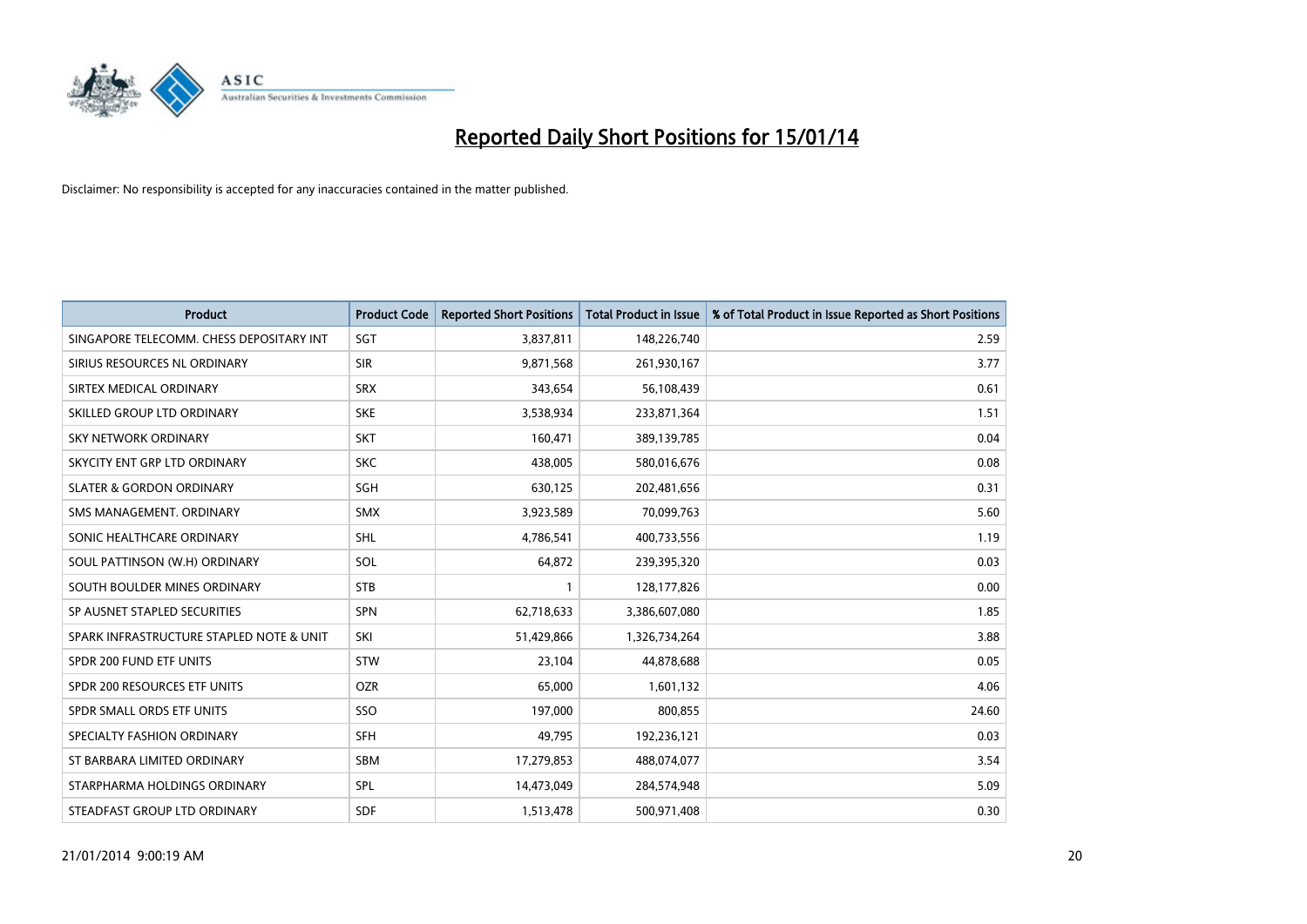

| <b>Product</b>                       | <b>Product Code</b> | <b>Reported Short Positions</b> | <b>Total Product in Issue</b> | % of Total Product in Issue Reported as Short Positions |
|--------------------------------------|---------------------|---------------------------------|-------------------------------|---------------------------------------------------------|
| STHN CROSS MEDIA ORDINARY            | <b>SXL</b>          | 1,606,052                       | 705,099,800                   | 0.23                                                    |
| STOCKLAND UNITS/ORD STAPLED          | SGP                 | 11,553,199                      | 2,305,750,747                 | 0.50                                                    |
| STRAITS RES LTD. ORDINARY            | <b>SRQ</b>          | 56,522                          | 1,217,730,293                 | 0.00                                                    |
| STRIKE ENERGY LTD ORDINARY           | <b>STX</b>          | 5,000                           | 706,519,664                   | 0.00                                                    |
| STW COMMUNICATIONS ORDINARY          | SGN                 | 606,177                         | 403,828,512                   | 0.15                                                    |
| SUNCORP GROUP LTD ORDINARY           | <b>SUN</b>          | 4,994,389                       | 1,286,600,980                 | 0.39                                                    |
| SUNDANCE ENERGY ORDINARY             | <b>SEA</b>          | 600.887                         | 463,173,668                   | 0.13                                                    |
| SUNDANCE RESOURCES ORDINARY          | SDL                 | 33,221,413                      | 3,073,110,985                 | 1.08                                                    |
| SUNLAND GROUP LTD ORDINARY           | <b>SDG</b>          | 18,391                          | 181,710,087                   | 0.01                                                    |
| SUPER RET REP LTD ORDINARY           | <b>SUL</b>          | 1,328,756                       | 196,731,620                   | 0.68                                                    |
| SYD AIRPORT STAPLED US PROHIBIT.     | <b>SYD</b>          | 25,195,408                      | 2,194,322,759                 | 1.15                                                    |
| SYRAH RESOURCES ORDINARY             | <b>SYR</b>          | 2,552,812                       | 162,335,614                   | 1.57                                                    |
| <b>TABCORP HOLDINGS LTD ORDINARY</b> | <b>TAH</b>          | 21,817,326                      | 754,274,706                   | 2.89                                                    |
| TANAMI GOLD NL ORDINARY              | <b>TAM</b>          | 5,001                           | 1,175,097,046                 | 0.00                                                    |
| TAP OIL LIMITED ORDINARY             | <b>TAP</b>          | 86,542                          | 242,115,528                   | 0.04                                                    |
| TASSAL GROUP LIMITED ORDINARY        | <b>TGR</b>          | 28,931                          | 146,507,029                   | 0.02                                                    |
| <b>TATTS GROUP LTD ORDINARY</b>      | <b>TTS</b>          | 10,400,748                      | 1,417,117,821                 | 0.73                                                    |
| TECHNOLOGY ONE ORDINARY              | <b>TNE</b>          | 5,055                           | 307,751,455                   | 0.00                                                    |
| TELECOM CORPORATION ORDINARY         | <b>TEL</b>          | 8,921,482                       | 1,824,150,788                 | 0.49                                                    |
| TELSTRA CORPORATION, ORDINARY        | <b>TLS</b>          | 36,582,046                      | 12,443,074,357                | 0.29                                                    |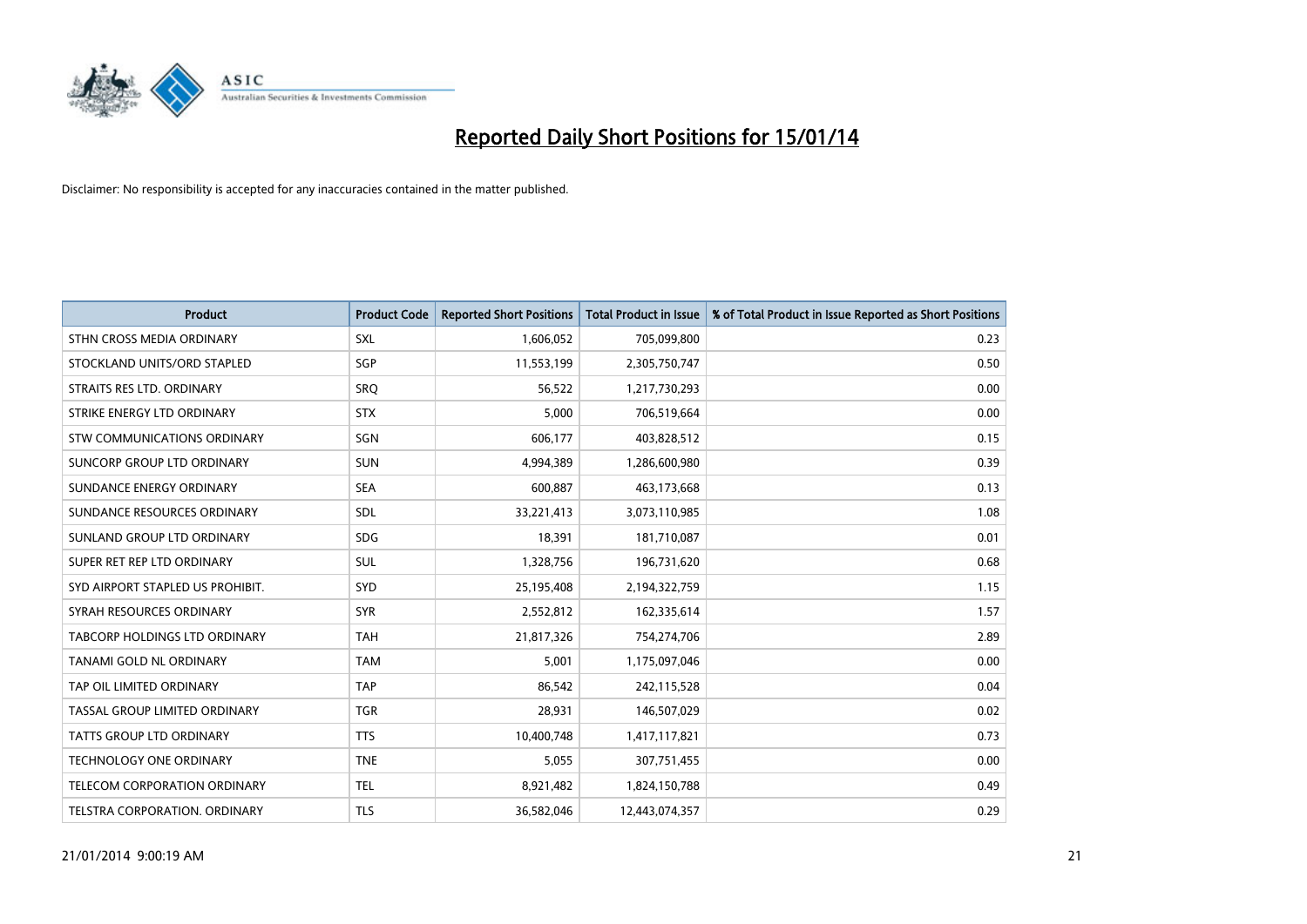

| <b>Product</b>                        | <b>Product Code</b> | <b>Reported Short Positions</b> | <b>Total Product in Issue</b> | % of Total Product in Issue Reported as Short Positions |
|---------------------------------------|---------------------|---------------------------------|-------------------------------|---------------------------------------------------------|
| TEN NETWORK HOLDINGS ORDINARY         | <b>TEN</b>          | 144,338,293                     | 2,586,970,845                 | 5.58                                                    |
| TERANGA GOLD CORP CDI 1:1             | TGZ                 | 23,376                          | 114,338,103                   | 0.02                                                    |
| TFS CORPORATION LTD ORDINARY          | <b>TFC</b>          | 190,008                         | 282,157,408                   | 0.07                                                    |
| THE REJECT SHOP ORDINARY              | <b>TRS</b>          | 1,713,355                       | 28,826,248                    | 5.94                                                    |
| THORN GROUP LIMITED ORDINARY          | <b>TGA</b>          | 2,029                           | 148,897,155                   | 0.00                                                    |
| <b>TIGER RESOURCES ORDINARY</b>       | <b>TGS</b>          | 1,542,121                       | 802,710,269                   | 0.19                                                    |
| TITAN ENERGY SERVICE ORDINARY         | <b>TTN</b>          | 4,067                           | 48,866,894                    | 0.01                                                    |
| TOLL HOLDINGS LTD ORDINARY            | <b>TOL</b>          | 31,137,134                      | 717,133,875                   | 4.34                                                    |
| <b>TOX FREE SOLUTIONS ORDINARY</b>    | <b>TOX</b>          | 2,022,182                       | 133,242,359                   | 1.52                                                    |
| TPG TELECOM LIMITED ORDINARY          | <b>TPM</b>          | 1,708,207                       | 793,808,141                   | 0.22                                                    |
| TRADE ME GROUP ORDINARY               | <b>TME</b>          | 1,116,089                       | 396,548,005                   | 0.28                                                    |
| <b>TRANSFIELD SERVICES ORDINARY</b>   | <b>TSE</b>          | 36,055,341                      | 512,457,716                   | 7.04                                                    |
| TRANSPACIFIC INDUST. ORDINARY         | <b>TPI</b>          | 24,317,733                      | 1,578,563,490                 | 1.54                                                    |
| TRANSURBAN GROUP TRIPLE STAPLED SEC.  | TCL                 | 1,996,622                       | 1,486,013,648                 | 0.13                                                    |
| <b>TREASURY GROUP ORDINARY</b>        | <b>TRG</b>          | 26,900                          | 23,070,755                    | 0.12                                                    |
| TREASURY WINE ESTATE ORDINARY         | <b>TWE</b>          | 32,766,224                      | 647,227,144                   | 5.06                                                    |
| TROY RESOURCES LTD ORDINARY           | <b>TRY</b>          | 453,794                         | 168,486,562                   | 0.27                                                    |
| TWENTY-FIRST FOX INC A NON-VOTING CDI | <b>FOXLV</b>        | 428,758                         | 24,162,679                    | 1.77                                                    |
| TWENTY-FIRST FOX INC B VOTING CDI     | <b>FOX</b>          | 1,436,956                       | 207,133,020                   | 0.69                                                    |
| UGL LIMITED ORDINARY                  | UGL                 | 22,465,674                      | 166,511,240                   | 13.49                                                   |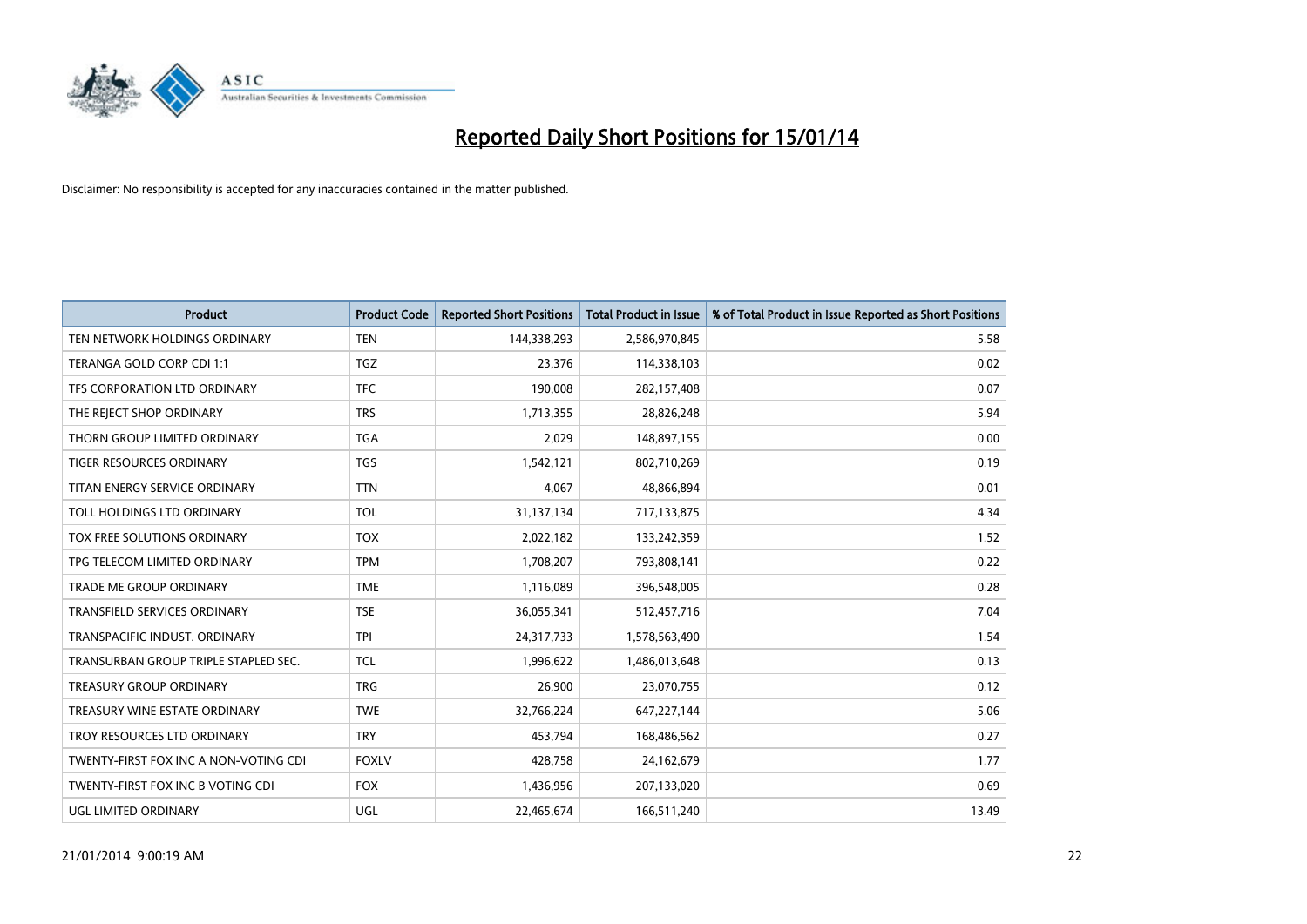

| <b>Product</b>                       | <b>Product Code</b> | <b>Reported Short Positions</b> | <b>Total Product in Issue</b> | % of Total Product in Issue Reported as Short Positions |
|--------------------------------------|---------------------|---------------------------------|-------------------------------|---------------------------------------------------------|
| UXC LIMITED ORDINARY                 | <b>UXC</b>          | 1,029,827                       | 320,551,687                   | 0.32                                                    |
| <b>VEDA GROUP LTD ORDINARY</b>       | <b>VED</b>          | 1,085,105                       | 842,055,406                   | 0.13                                                    |
| <b>VILLAGE ROADSHOW LTD ORDINARY</b> | <b>VRL</b>          | 503,287                         | 159,493,510                   | 0.32                                                    |
| <b>VIRGIN AUS HLDG LTD ORDINARY</b>  | <b>VAH</b>          | 115,981,225                     | 3,514,807,839                 | 3.30                                                    |
| <b>VIRTUS HEALTH LTD ORDINARY</b>    | <b>VRT</b>          | 1,466,981                       | 79,536,601                    | 1.84                                                    |
| <b>VISION EYE INSTITUTE ORDINARY</b> | <b>VEI</b>          | 353,213                         | 160,759,740                   | 0.22                                                    |
| <b>VOCATION LTD ORDINARY</b>         | <b>VET</b>          | 8,595,181                       | 200,000,000                   | 4.30                                                    |
| <b>VOCUS COMMS LTD ORDINARY</b>      | VOC                 | 157,236                         | 80,779,125                    | 0.19                                                    |
| WARRNAMBOOL CHEESE ORDINARY          | <b>WCB</b>          | 40,491                          | 55,969,511                    | 0.07                                                    |
| <b>WATPAC LIMITED ORDINARY</b>       | <b>WTP</b>          | 2,843                           | 184,332,526                   | 0.00                                                    |
| WEBIET LIMITED ORDINARY              | <b>WEB</b>          | 2,751,928                       | 79,397,959                    | 3.47                                                    |
| <b>WELLCOM GROUP LTD ORDINARY</b>    | <b>WLL</b>          | 74                              | 39,052,001                    | 0.00                                                    |
| <b>WESFARMERS LIMITED ORDINARY</b>   | <b>WES</b>          | 5,226,160                       | 1,143,274,951                 | 0.46                                                    |
| <b>WESTERN AREAS LTD ORDINARY</b>    | <b>WSA</b>          | 25,714,558                      | 196,862,806                   | 13.06                                                   |
| WESTERN DESERT RES. ORDINARY         | <b>WDR</b>          | 2,982,649                       | 499,665,257                   | 0.60                                                    |
| WESTFIELD GROUP ORD/UNIT STAPLED SEC | <b>WDC</b>          | 5,170,395                       | 2,113,501,814                 | 0.24                                                    |
| WESTFIELD RETAIL TST UNIT STAPLED    | <b>WRT</b>          | 18,142,509                      | 2,979,214,029                 | 0.61                                                    |
| <b>WESTPAC BANKING CORP ORDINARY</b> | <b>WBC</b>          | 18,069,116                      | 3,109,048,309                 | 0.58                                                    |
| WHITE ENERGY COMPANY ORDINARY        | <b>WEC</b>          | 1,141,190                       | 322,974,494                   | 0.35                                                    |
| WHITEHAVEN COAL ORDINARY             | <b>WHC</b>          | 60,975,118                      | 1,025,692,710                 | 5.94                                                    |